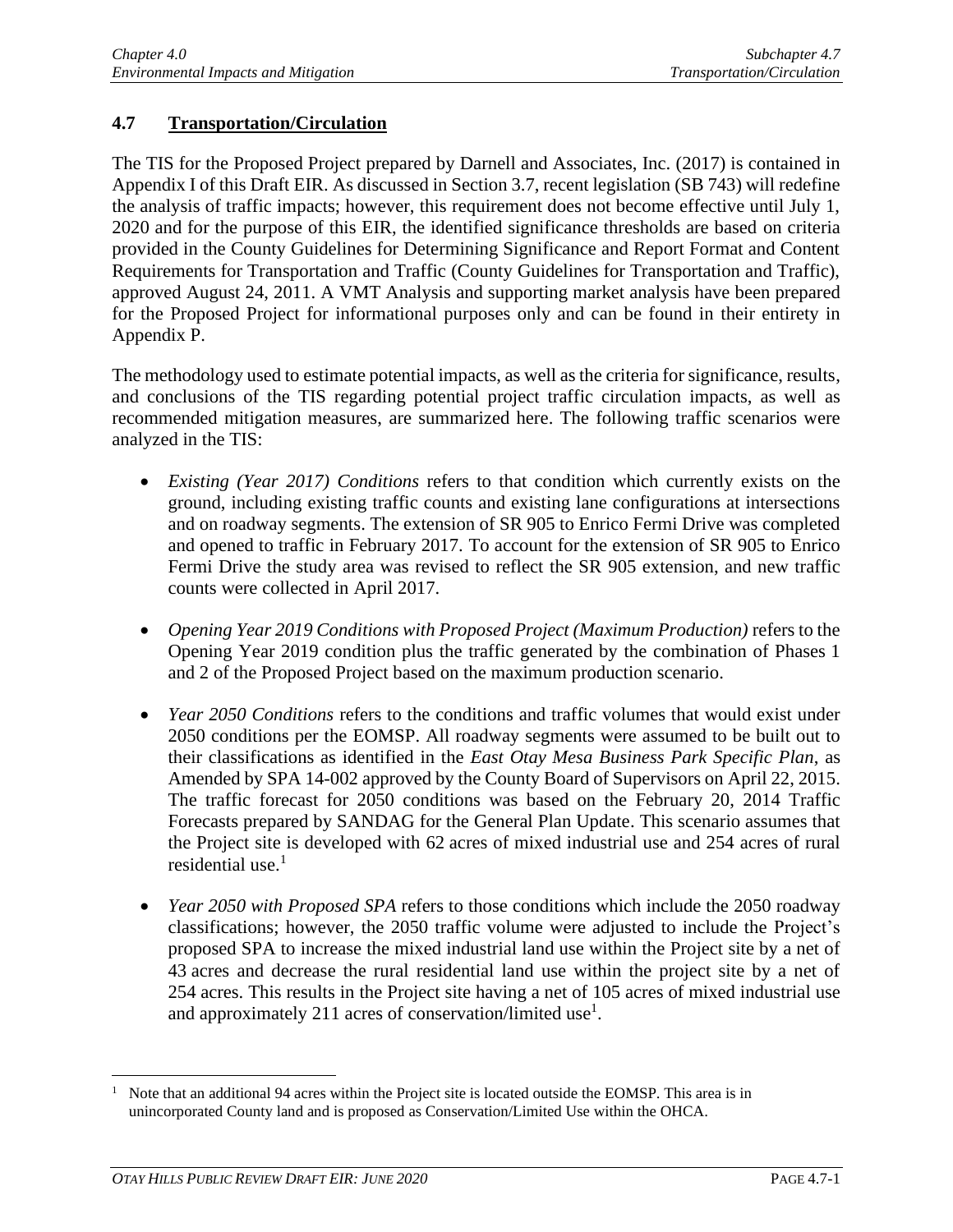The first scenario (Existing Conditions) was summarized in Subchapter 3.7, *Transportation/ Circulation,* of this EIR. The remaining scenarios are summarized in this subchapter.

The trip generation potential for a project is estimated based on the proposed land use characteristics. In the San Diego area, there are three sources that provide standard trip generation rates for various land use types: (1) The City of San Diego's *Trip Generation Manual*, (2) SANDAG's *(Not So) Brief Guide of Vehicular Traffic Generation Rates for the San Diego Region*, and (3) *The Institute of Transportation Engineers (ITE) Trip Generation Manual,*  8<sup>th</sup> Edition. These sources were the basis for estimating project trip generation under all alternatives; however, since none of these sources include trip generation rates for a facility such as the Proposed Project, trip generation for those alternatives involving construction aggregate production facilities was estimated based on the anticipated operating characteristics of the Project (i.e., number of employees, volume of material produced, etc.).

# **4.7.1 Thresholds of Significance**

The roadway segments and intersections in the vicinity of the Proposed Project are located in the jurisdiction of both the County and City, and in some cases are under the combined jurisdiction of the County, City and/or Caltrans. The criteria for determining project significance depend on the location of the roadway segment or intersection and the corresponding jurisdiction(s). The County's and City's significance of impact criteria, as well as those of Caltrans, are discussed below.

# **4.7.1.1** *County of San Diego*

The following guidelines are based on County of San Diego Guidelines for Determining Significance and Report Format and Content Requirements – Transportation and Traffic, dated August 24, 2011. For Regionally Significant Arterials (RSAs), the County uses the guidelines established by the San Diego Traffic Engineers' Council (SANTEC) and the ITE.

### Roadway Segments

- 1. Traffic volumes increases from public or private projects that result in one or more of the following criteria will have a significant traffic volume or LOS traffic impact on a road segment if:
	- a. The additional or redistributed ADT generated by the proposed project will significantly increase congestion on a Circulation Element Road or State Highway currently operating at LOS E or F as identified for road segments in the County Threshold Table below;
	- b. The additional or redistributed ADT generated by the proposed project will cause a Circulation Element Road or State Highway to operate at LOS E or LOS F as a result of the proposed project as identified for road segments in the County Threshold Table below; or
	- c. The additional or redistributed ADT generated by the proposed project will cause a residential street to exceed its design capacity.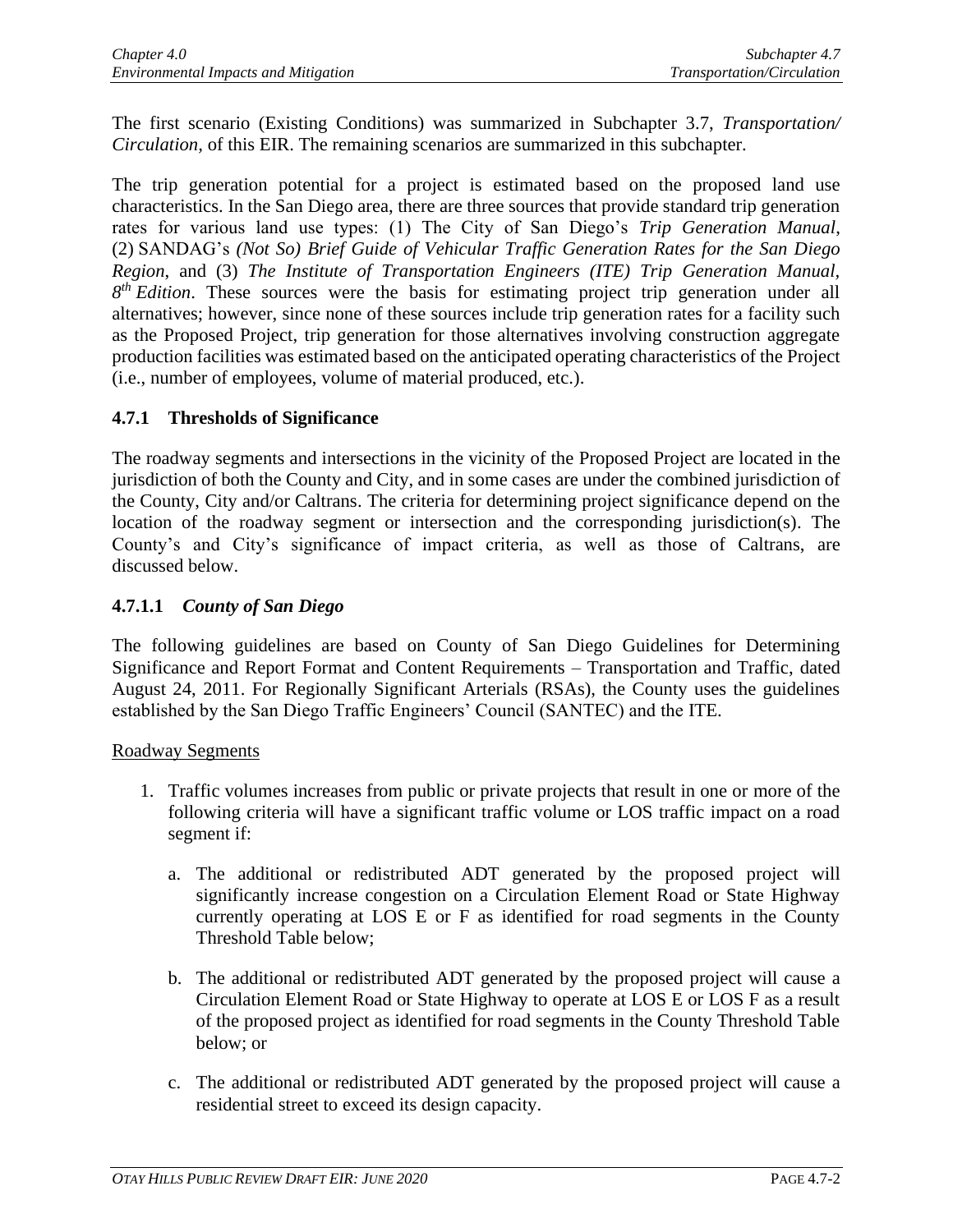|                 |                                                                                          | <b>COUNTY TRAFFIC THRESHOLDS</b>                                            |      |                                                                                      |                             |                |                                        |
|-----------------|------------------------------------------------------------------------------------------|-----------------------------------------------------------------------------|------|--------------------------------------------------------------------------------------|-----------------------------|----------------|----------------------------------------|
|                 |                                                                                          | <b>Allowable Increases on Congested Roads and Intersections</b>             |      |                                                                                      |                             |                |                                        |
|                 | <b>Intersections</b>                                                                     |                                                                             |      |                                                                                      | <b>Road Segments</b>        |                |                                        |
| <b>LOS</b>      | <b>Signalized</b>                                                                        | <b>Unsignalized</b>                                                         |      | $2$ -Lane Road <sup>1</sup> with<br>intersection spacing less<br>than one mile       | 2-Lane<br>Road <sup>1</sup> | 4-Lane<br>Road | 6-Lane<br>Road                         |
| <b>LOS E</b>    | Delay of 2 seconds<br>or less                                                            | 20 or less peak<br>hour trips on a<br>critical movement                     |      | Delay of 2 or less seconds<br>at adjacent signalized<br>intersection                 | $200^2$ ADT                 | 400 ADT        | 600 ADT                                |
| <b>LOS F</b>    | Either a delay of 1<br>second, or 5 or less<br>peak hour trips on a<br>critical movement | 5 or less peak hour<br>trips on a critical<br>movement                      |      | Delay of 1 second or less,<br>or 5 peak hour trips or less<br>on a critical movement | $100^3$ ADT                 | 200 ADT        | 300 ADT                                |
|                 |                                                                                          | Allowable Change due to Project Impact on County Circulation Element Roads, |      |                                                                                      |                             |                |                                        |
|                 |                                                                                          | <b>Signalized Intersections, and Ramps</b>                                  |      |                                                                                      |                             |                |                                        |
| <b>LOS</b> with | <b>Freeways</b>                                                                          |                                                                             |      | Roadway Segments <sup>4</sup>                                                        | Intersections <sup>5</sup>  |                | <b>Ramps</b> with<br>$> 15$ min. delay |
| <b>Project</b>  | V/C                                                                                      | Speed (mph)                                                                 | V/C  | Speed (mph)                                                                          | Delay (sec.)                |                | Delay (min.)                           |
| E and F         | 0.01                                                                                     |                                                                             | 0.02 |                                                                                      | 2                           |                |                                        |

Notes:

• A critical movement is an intersection movement (right turn, left turn, through-movement) that experiences excessive queues, which typically operate at LOS F. Also, if a project adds significant volume to a minor roadway approach, a gap study should be provided that details the headways between vehicles on the major roadway.

• By adding Proposed Project trips to all other trips from a list of projects, these same tables are used to determine if total cumulative impacts are significant. If cumulative impacts are found to be significant, each project that contributes additional trips must mitigate a share of the cumulative impacts.

• The County may also determine impacts have occurred on roads even when a project's traffic or cumulative impacts do not trigger an unacceptable level of service, when such traffic uses a significant amount of remaining road capacity.

• For determining significance at signalized intersection with LOS F conditions, the analysis must evaluate both the delay and the number of trips on a critical movement, exceedance of either criteria result in a significant impact.

<sup>1</sup> Impacts related to operational features on two-lane highway may be evaluated on a case-by-case basis, based upon traffic flow patterns, geometrics, available sight distance, accident histories, and other factors.

<sup>2</sup> For 2-lane roads with intersection spacing over one mile, the LOS criteria for LOS E is 16,200 ADT or more, and the threshold for impact significance is an increase of 325 ADT or more.

<sup>3</sup> For 2-lane roads with intersection spacing over one mile, the LOS criteria for LOS F is 22,900 ADT or more, and the threshold for impact significance is an increase of 225 ADT or more.

<sup>4</sup> For County arterials, which are identified in SANDAG's Regional Transportation plan and Congestion Management Plan as regionally significant arterials, significance may be measured based on an increase in ADT. The allowable change in ADT due to project impacts in this instance would be identified in the table.

<sup>5</sup> Signalized intersections

sec. = seconds of delay per vehicle; min. = minutes of delay per vehicle; V/C = volume-to-capacity ratio; mph = miles per hour

#### Signalized Intersections

- 2. Traffic volume increases from public or private projects that result in one or more of the following criteria being exceeded will have a significant traffic volume or LOS traffic impact on a road segment if:
	- a. The additional or redistributed ADT generated by the proposed project will significantly increase congestion on a signalized intersection currently operating at LOS E or LOS F as identified for signalized intersections in the County Threshold table above;
	- b. The additional or redistributed ADT generated by the proposed project will cause a signalized intersection to operate at LOS E or LOS F as identified for signalized intersections in the County Threshold table above; or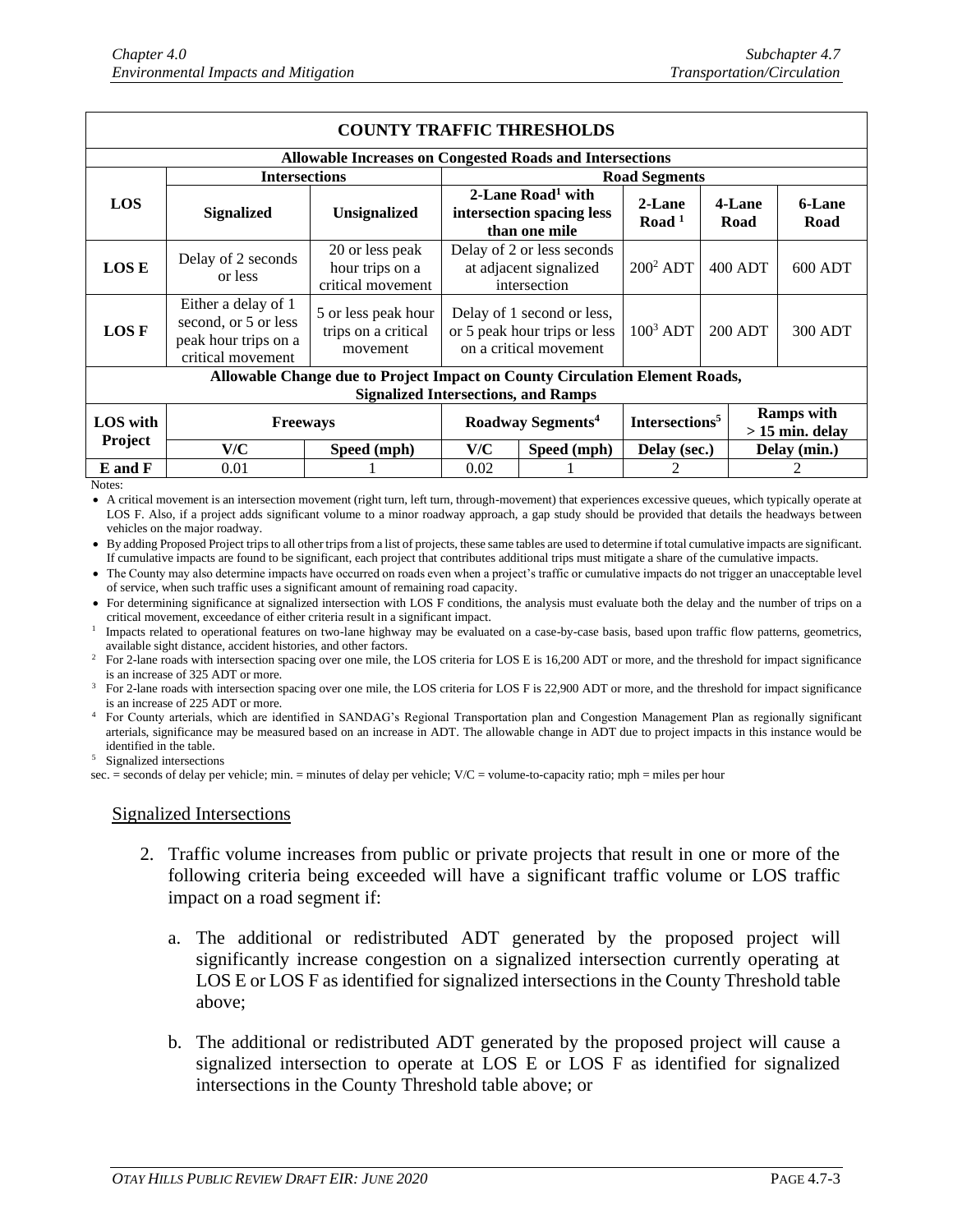c. Based upon an evaluation of existing accident rates, the signal priority list, intersection geometrics, proximity of adjacent driveways, sight distance or other factors, the project would significantly impact the operations of the intersection.

## Unsignalized Intersections

- 3. Traffic volume increases from public or private projects will have a significant traffic impact on a road segment if:
	- a. The additional or redistributed ADT generated from the proposed project will add 21 or more peak hour trips to a critical movement of an unsignalized intersection, and cause the unsignalized intersection to operate below LOS D;
	- b. The additional or redistributed ADT generated from the proposed project will add 21 or more peak hour trips to a critical movement of an unsignalized intersection and the unsignalized intersection currently operate at LOS E;
	- c. The additional or redistributed ADT generated from the proposed project will add six or more peak hour trips to a critical movement of an unsignalized intersection, and cause the unsignalized intersection to operate at LOS F;
	- d. The additional or redistributed ADT generated from the proposed project will add six or more peak hour trips to a critical movement of an unsignalized intersection currently operating at LOS F; or
	- e. Based on an evaluation of existing accident rates, the signal priority list, intersection geometrics, proximity of adjacent driveways, sight distance, or other factors, the project would significantly impact the operations of the intersections.

## Regionally Significant Arterials

- 4. Traffic volume increases from public or private projects will have a significant traffic volume or LOS traffic impact on a Regionally Significant Arterial if:
	- a. The additional or redistributed ADT generated by the proposed project will significantly increase congestion on a Regionally Significant Arterial currently operating at LOS E or F as identified in the County Threshold Table above.

## Ramps

5. Additional or redistributed ADT generated by the proposed project may significantly increase congestion at a freeway ramp, if the thresholds in the County Threshold table above are exceeded. Other factors affecting these values will be considered, including ramp metering, location (rural vs. urban), ramp design, and the proximity of adjacent intersections.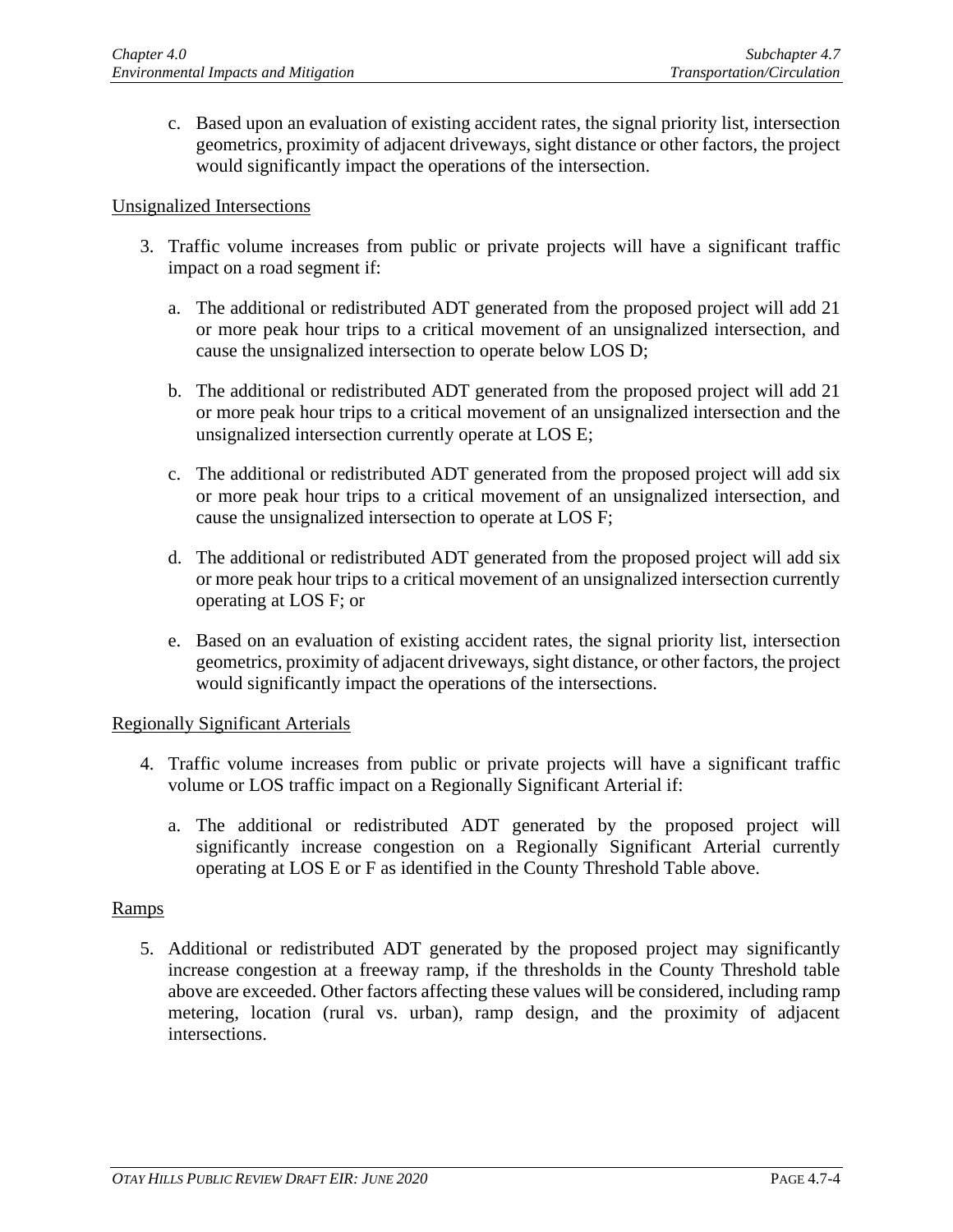## Traffic Hazards

- 6. A significant traffic hazard impact due to a design feature would occur if the proposed project would (on a case-by-case basis):
	- a. Have design features/physical configurations of access roads that would adversely affect the safe transport of vehicles along the roadway;
	- b. Result in a percentage or magnitude of increased traffic on the road that would affect the safety of the roadway;
	- c. Result in physical conditions of the project site and surrounding area, such as curves, slopes, walls, landscaping or other barriers, that could result in vehicle conflicts with other vehicles and/or stationary objects; or
	- d. Does not conform to the requirements of the private or public road standards, as applicable.
- 7. A significant traffic hazard impact to pedestrians and/or bicyclists would occur if the proposed project would (on a case-by-case basis):
	- a. Result in design features/physical configurations that would adversely affect the visibility of pedestrians and/or bicyclists to drivers entering and exiting the site, and the visibility of cars to pedestrians and bicyclists;
	- b. Result in an amount of pedestrian activity at the proposed project access points that may adversely affect pedestrian safety;
	- c. Result in the preclusion or substantial hindrance of the provision of a planned bike lane or pedestrian facility on a roadway adjacent to the Project site;
	- d. Result in a percentage and/or magnitude of increased traffic on the road due to the proposed project that may adversely affect pedestrian and bicycle safety;
	- e. Result in physical conditions on the project site and surrounding area, such as curves, slopes, walls, landscaping or other barriers, that could result in vehicle/pedestrian, vehicle/bicycle conflicts;
	- f. Not conform to the requirements of the private or public road standards, as applicable; or
	- g. Result in a substantial increase in pedestrian or bicycle activity without the presence of adequate facilities.

## **4.7.1.2** *City of San Diego*

The City uses significance thresholds that are outlined in Section O, Transportation/Circulation and Parking, of the *Significance Determination Thresholds* (City 2010). Section O thresholds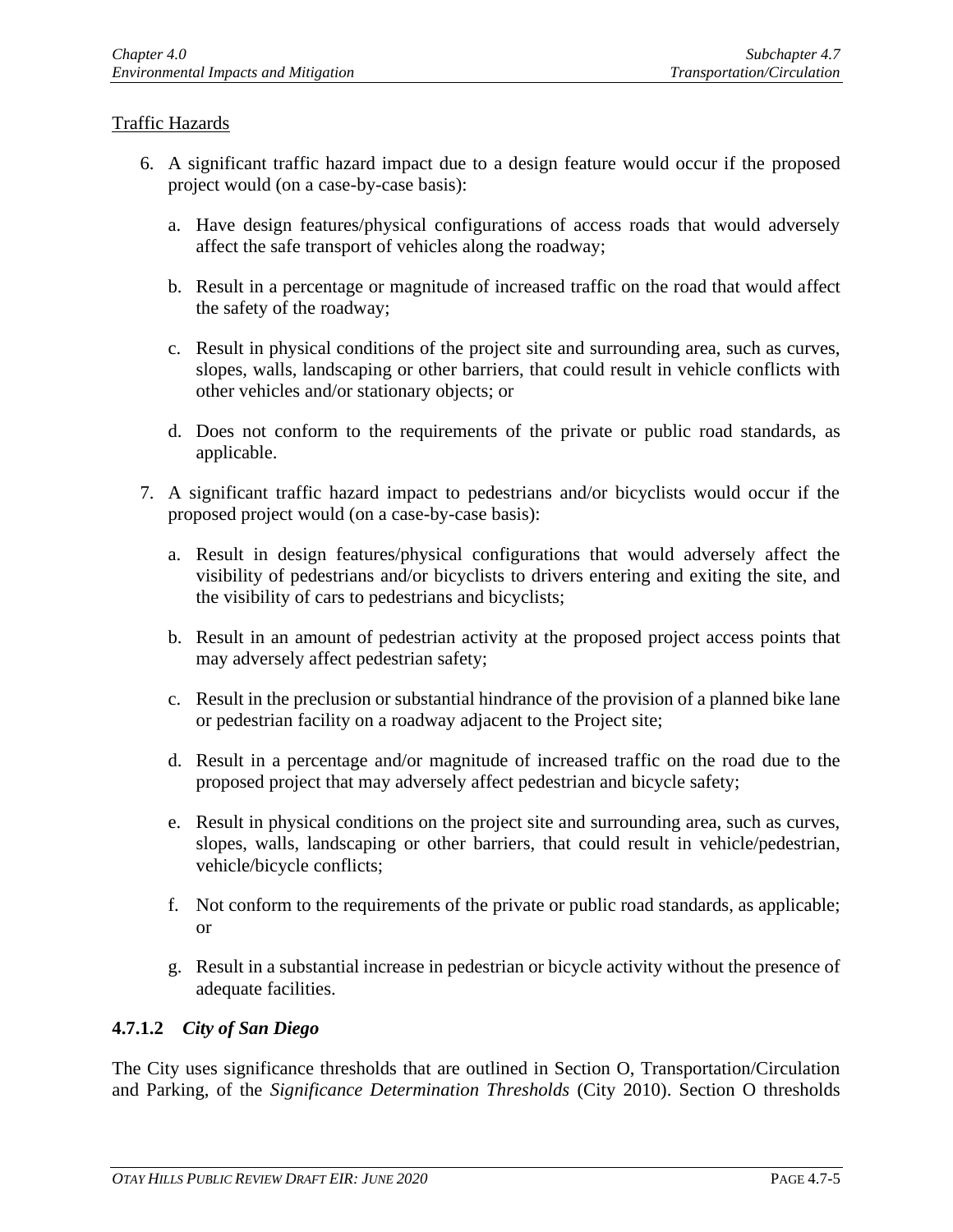apply to all projects deemed complete on or after January 1, 2007. Per the City thresholds, project impacts would be significant if:

8. Any intersection, roadway segment, or freeway segment affected by a project would operate at LOS E or LOS F under either direct or cumulative conditions, as identified in the City Thresholds table below.

|                                               |                 |                       | <b>CITY TRAFFIC THRESHOLDS</b> |                       |                                                 |                         |
|-----------------------------------------------|-----------------|-----------------------|--------------------------------|-----------------------|-------------------------------------------------|-------------------------|
|                                               |                 |                       |                                |                       | <b>Allowable Change Due to Project Impact**</b> |                         |
| <b>LOS</b> with Project*                      | <b>Freeways</b> |                       | <b>Roadway Segments</b>        |                       | <b>Intersections</b>                            | Ramp<br><b>Metering</b> |
|                                               | V/C             | <b>Speed</b><br>(mph) | V/C                            | <b>Speed</b><br>(mph) | Delay (sec.)                                    | Delay (min.)            |
| Е<br>(or ramp meter delays<br>above 15 min.)  | 0.010           | 1.0                   | 0.02                           | 1.0                   | 2.0                                             | 2.0                     |
| F<br>(or ramp meter delays)<br>above 15 min.) | 0.005           | 0.5                   | 0.01                           | 0.5                   | 1.0                                             | 1.0                     |

Notes:

• The allowable increase in delay at a ramp meter with more than 15 minutes delay and freeway LOS E is 2 minutes.

• The allowable increase in delay at a ramp meter with more than 15 minutes delay and freeway LOS F is 1 minute.

- All LOS measurements are based on Highway Capacity Manual (HCM) procedures for peak hour conditions. However, V/C ratios for roadway segments are estimated on an ADT/24-hour traffic volume basis (using Table 2 of the City's Traffic Impact Study Manual. The acceptable LOS for freeways, roadways, and intersections is generally LOS D (LOS C for undeveloped locations). For metered freeway ramps, LOS does not apply. Ramp meter delays above 15 minutes are considered excessive.
- \*\* If a proposed project's traffic causes the values shown on the table to be exceeded, the impacts are determined to be significant. The project applicant shall then identify feasible improvements (within the Traffic Impact Study) that will restore/and maintain the traffic facility at an acceptable LOS. If the LOS with the proposed project becomes unacceptable, or if the project adds a significant amount of peak hour trips to cause any traffic queues to exceed on- or off-ramp storage capacities, the project applicant shall be responsible for mitigating the project's direct significant and/or cumulatively considerable traffic impacts.

sec. = seconds of delay per vehicle; min. = minutes of delay per vehicle; V/C = volume-to-capacity ratio; mph = miles per hour

- 9. A project exceeds the thresholds at any ramp meter location with delays above 15 minutes, as identified in the City Thresholds table above.
- 10. A project would add a substantial amount of traffic to a congested freeway segment, interchange, or ramp, as shown in the City Thresholds table above.
- 11. A project would increase traffic hazards to motor vehicles, bicyclists, or pedestrians due to proposed non-standard design features (e.g., poor sight distance, proposed driveway onto an access-restricted roadway).

## **4.7.1.3** *California Department of Transportation*

The *Guide for the Preparation of Traffic Impact Studies* (Caltrans 2002) requires that State highway facilities (i.e., freeway segments, signalized intersections, on- or off-ramps, etc.) maintain a target LOS at the transition between LOS C and LOS D. Appendix A of the TIS includes excerpts from Caltrans traffic impact guidelines. Per Caltrans guidance, project impacts would be significant if: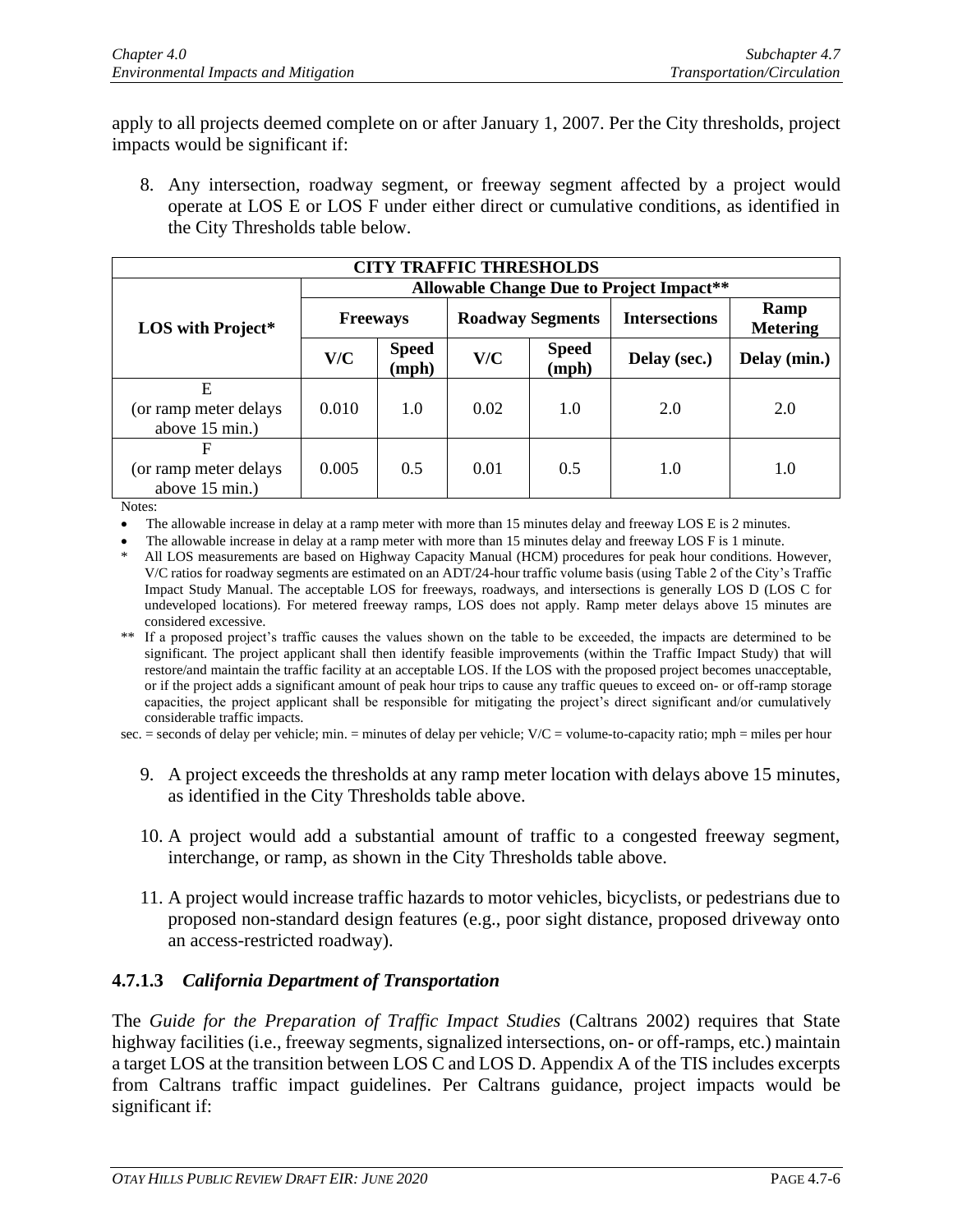12. Any intersection, freeway segment or ramp affected by a project would operate at below LOS D under either direct or cumulative conditions, as identified in the Caltrans Thresholds.

## **4.7.2 Proposed Project**

## **4.7.2.1** *Analysis of Project Effects and Determination as to Significance*

## Study Area

To determine the study area for the Project, the County of San Diego's and City of San Diego's criteria were used, depending on the applicable jurisdiction. The County of San Diego's criteria recommends the inclusion of all transportation facilities that receive 25 or more peak hour trips from the Proposed Project. The City's criteria require the analysis of all regionally significant arterial system segments and intersections where the Proposed Project will add 50 or more peak hour trips in either direction and all mainline freeway locations where the Project will add 100 or more two-way peak hour trips.

### Project Trip Generation

As noted above, none of the standard sources for trip generation rates used in the San Diego area have published rates for a facility similar to the Proposed Project; therefore, the trip generation was estimated based on the anticipated operating characteristics of the Proposed Project (i.e., number of employees, volume of material produced, etc.).

The volume of material for production and import of concrete, asphalt, CTB, and rock was estimated based on the discussions with the Project applicant and is as follows:

Average Daily Trip Generation

- The construction aggregate production would be comprised of 1,000 cy of concrete production along with 1,000 tons, 200 tons, and 1,800 tons of asphalt production, CTB production, and rock sales, respectively;
- Sand import would be comprised of 375 and 100 tons for concrete and asphalt production, respectively;
- Cement import would be comprised of 250 and 6 tons for concrete and CTB production, respectively;
- Approximately 50 tons of oil would need to be imported to the Project site each day to support the proposed asphalt production; and
- Trips to support 1,200 tons of recycling production and recycling import combined.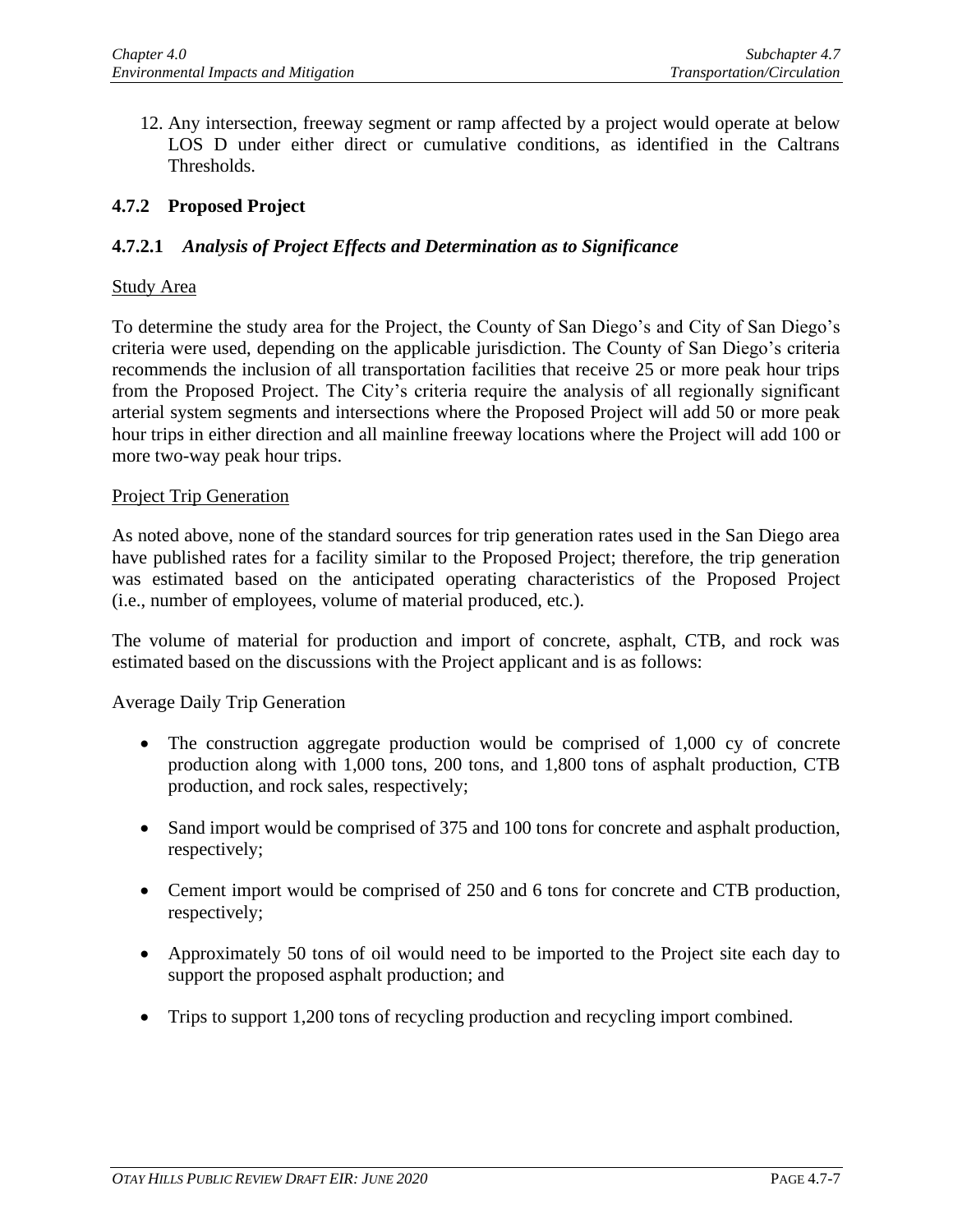Maximum Daily Trip Generation

- The construction aggregate production would be comprised of 1,500 cy of concrete production along with 2,000 tons, 1,000 tons, and 3,000 tons of asphalt production, CTB production, and rock sales, respectively;
- Sand import would be comprised of 375 and 200 tons for concrete and asphalt production, respectively;
- Cement import would be comprised of 250 and 20 tons for concrete and CTB production, respectively;
- Approximately 100 tons of oil would need to be imported to the Project site each day to support the proposed asphalt production; and
- Trips to support 2,000 tons of recycling production and recycling import combined.

Table 4.7-1, *Trip Generation Rates*, summarizes the trip generation rates for the Project by phase. It is estimated that about 15 employees would be working in the processing plant and approximately 20 truck drivers would be employed for transporting the production and import for the quarry.

Table 4.7-2, *Estimation of Truck Trip Generation*, shows the estimated number of trucks that would be required for each phase of development. It is possible that the number of truck trips shown in Table 4.7-2 will vary depending on product demand. The sum of the maximum daily trips represents a worst-case scenario and would not be exceeded.

The trip generation calculations for the average and maximum operating conditions are summarized in Table 4.7-3, *Trip Generation Calculations for Proposed Project*. It should be noted that the maximum operating conditions would occur in rare situations, thus the trip generation calculations for the maximum operating conditions summarized in Table 4.7-3 should be considered a worst-case scenario. As summarized in Table 4.7-3, Phase 1 of the Proposed Project is estimated to generate 148 average daily PCE trips, 25 AM PCE trips and 25 PM PCE trips.

Based on the average production scenario, Phase 2 and 3 (independently) are estimated to generate 1,332 average daily PCE trips, 83 AM PCE trips, and 97 PM PCE trips. A portion of the trips generated during Phases 2 and 3 are internal trips (i.e., 50 percent of the trips attributed to rock sales all stay on-site), thus based on the average production scenario, Phase 2 and 3 (independently) are estimated to generate 1,196 external average daily PCE trips, 77 external AM PCE trips and 91 external PM PCE trips. Based on the maximum production scenario, Phase 2 and 3 (independently) are estimated to generate 2,154 average daily PCE trips, 127 AM PCE trips and 141 PM PCE trips.

Based on the average production scenario, Phase 4 (independently) is estimated to generate 390 average daily PCE trips, 33 AM PCE trips, and 47 PM PCE trips. Based on the maximum production scenario, Phase 4 (independently) is estimated to generate 598 average daily PCE trips, 46 AM PCE trips and 60 PM PCE trips.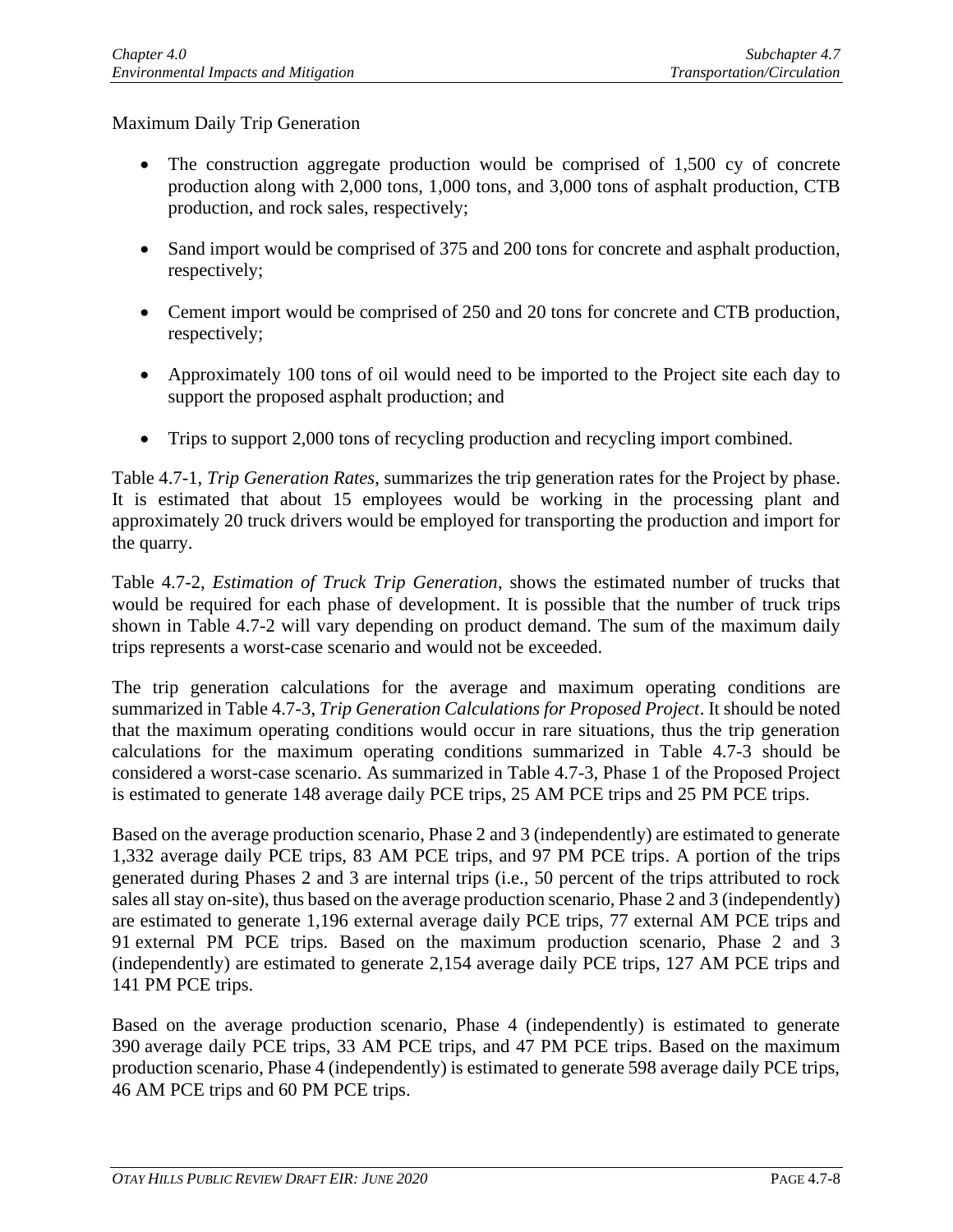Since the combination of Phases 1 and 2 generate the highest number of trips to occur thru 2042, the TIS analyzed the Project impacts associated with the addition of the traffic generated by the combination of Phases 1 and 2 based on maximum production scenarios. The combination of Phases 1 and 2, per the maximum production scenario, is estimated to generate 2,302 average daily PCE trips, 152 AM PCE trips, and 166 PM PCE trips. Since Phases 2 and 3 would develop independently, the Phase 1 and 2 analysis would also address Phases 1 and 3 impacts.

The Project site is currently zoned per the EOMSP to have 62 acres of Mixed Industrial Land Use and 254 acres of Rural Residential Land Use. The remaining Project site acreage is outside the EOMSP. As part of the Proposed Project, the current EOMSP would need to be amended to designate the quarry footprint as all Mixed Industrial. It would also be necessary to eliminate the Mixed Industrial designation from areas of the site that would not be affected by extractive operations and to designate those areas as Conservation/Limited Use. The proposed SPA would create a total of 105 acres of Mixed Industrial Land Use and 305 acres of Conservation/Limited Use. This is a net increase of 43 acres of Mixed Industrial Land Use, a net decrease of 254 acres of Rural Residential, and a net increase of 211 acres of Conservation/Limited Use within the Project site. Table 4.7-4, *Comparison of Trip Generation Rates from the Project Site per Use Specified by EOMSP and Proposed SPA*, provides a summary of the trip generation calculations for the Project site based on the existing Specific Plan land use designations and the proposed SPA land use designations. As shown in Table 4.7-4, the proposed SPA will result in an increase of 1,783 average daily trips over what was assumed in the EOMSP.

## Project Traffic Distribution and Assignment

Because the combination of Phases 1 and 2 generate the highest number of trips, the TIS focuses on the potential impacts that would be associated with the addition of the traffic generated by the combination of Phases 1 and 2 of the Proposed Project based on the maximum production scenario. Therefore, only the traffic generated by Phases 1 and 2 of the Proposed Project were distributed and assigned to the adjacent roadway network. Project distribution and Project Traffic for Phases 1 and 2 is presented in Figure 5 of the TIS in Appendix I of this EIR.

Per the Proposed Project timeline, based on Phase 1 starting in the Year 2019, Phase 2 of the Proposed Project is not anticipated to start until around the Year 2020 and Phase 4 of the Proposed Project is not anticipated to start until around the Year 2045. However, in order to determine the Project's potential direct and cumulative impacts, the Project traffic for Phases 1 through 2 was distributed and assigned to the roadway network under Existing and Opening Year 2019 conditions.

The Proposed Project is anticipated to last for  $120<sub>±</sub>$  years bringing the end of the Project to approximately the Year 2142. At the end of the Proposed Project, the impact footprint portion of the Project site could then be redeveloped per its proposed SPA with Mixed Industrial land uses. Since the Year 2142 is too far in the future to be able to predict what the traffic conditions would be with any kind of accuracy, the TIS analyzes the potential impacts of the proposed SPA under the Year 2050 conditions, the analysis year for the buildout analysis provided in the EOMSP*.* The trip distribution percentages for 2050 conditions were estimated based on the SANDAG Series 12 2050 Model Base Forecasts.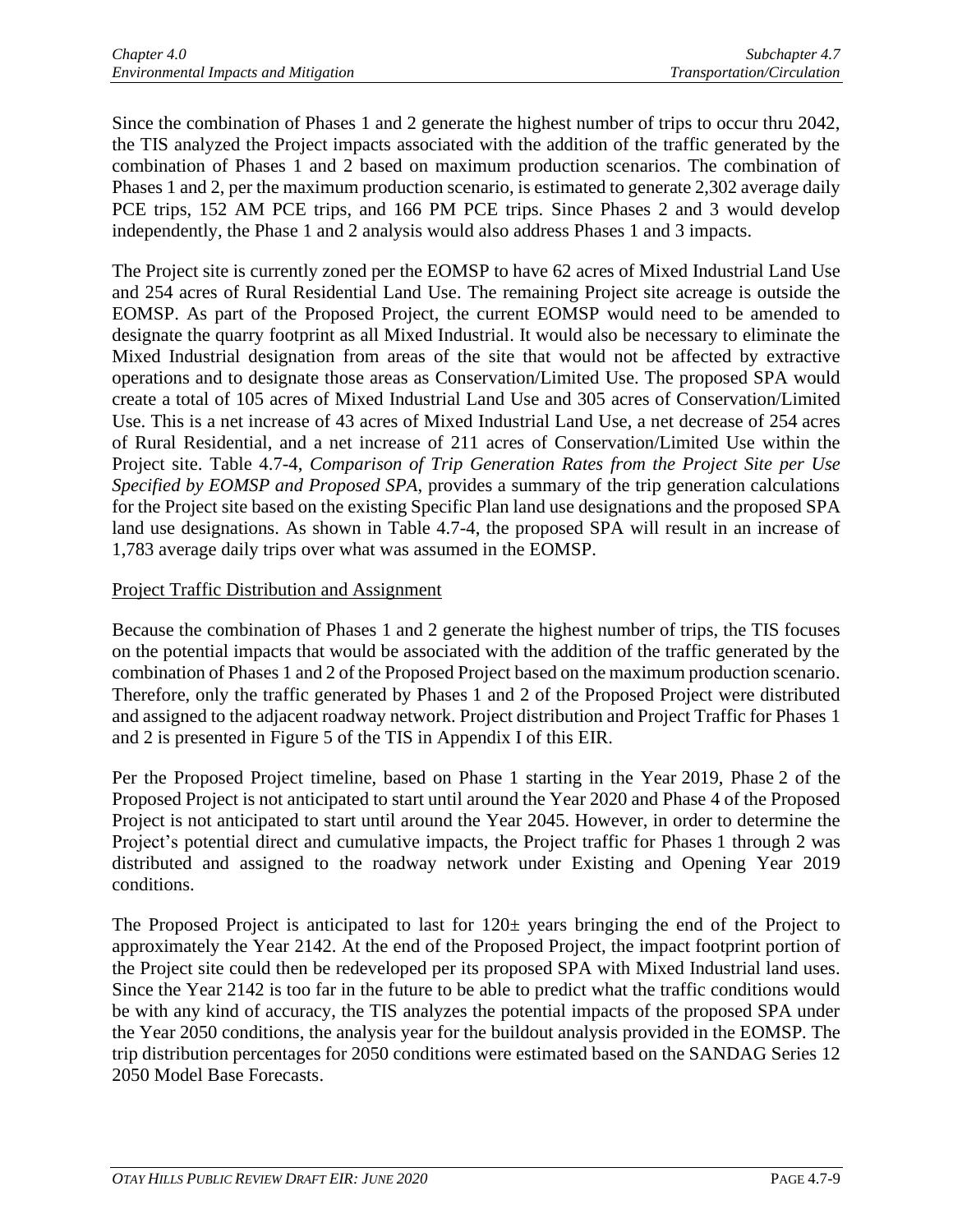## Roadway Segments (Guideline Nos. 1 and 8)

Table 4.7-5, *Opening Year 2019 + Project (Phases 1 & 2) Maximum Production Scenario Conditions - Roadway Segment Daily LOS Summary*, summarizes the daily roadway segment level of service analysis under opening year 2019 plus Project (Phases 1 and 2) conditions based on the maximum production scenario. Table 4.7-6, *Opening Year 2019 + Project – SR 905 Mainline Operation S*u*mmary*, summarizes mainline freeway operating conditions based on Caltrans Peak Hour criteria. As shown in Tables 4.7-5 and 4.7-6, based on the maximum production scenario, SR 905 mainline freeway segments and all key roadway segments continue to operate at an acceptable LOS D or better under Opening Year 2019 plus Project conditions, with the exception of Otay Mesa Road west of Alta Road, which would operate at LOS E under opening year 2019 plus Project traffic (Phases 1 and 2) conditions resulting in a significant direct impact on this roadway segment (Impact TR-1).

### Intersections (Guideline Nos. 2, 3, 8 and 12)

## Synchro Analysis

Tables 4.7-7, *Opening Year 2019 + Project (Phases 1 and 2) Intersection LOS Summary – Maximum Production Scenario*, summarize the Opening Year 2019 plus Project (Phases 1 and 2) conditions intersection level of service summary during the AM and PM peak hours for the maximum production scenarios, respectively. As shown in Table 4.7-6, all intersections continue to operate at an acceptable LOS C or better under Opening Day 2019 plus Project (Phases 1 and 2) conditions for maximum production scenarios, except Otay Mesa Road at Alta Road which operates at LOS F in the AM peak hour for both the Opening Year 2019 and Opening Year 2019 plus Project conditions. The Proposed Project would add 44.7 seconds of delay at this intersection; therefore; the Proposed Project would have a significant direct impact on the intersection at Otay Mesa Road and Alta Road (Impact TR-2).

### Project Access and On-Site Circulation (Guideline Nos. 1, 2, 3, 8 and 12)

The Project proposes to take access off Alta Road via Calzada de la Fuente located north of the Old Otay Mesa Road/Lone Star Road (Paseo de la Fuente) intersection. A cul-de-sac at the end of Calzada de la Fuente terminates the public road prior to entering the Project (Figure 2-11). The cul-de-sac would provide direct access to/from Calzada de la Fuente such that the vehicles would be able to enter and exit the site without requiring any extensive turning movements.

### Traffic Hazards (Guideline Nos. 6, 7 and 11)

The Proposed Project would take access from Alta Road via Calzada de la Fuente located north of Old Otay Mesa Road/Lone Star Road (Paseo de la Fuente) intersection. Project access was designed so that vehicles can enter/exit without requiring any extensive turn movements. Project access intersection LOS analysis was completed. As shown in Table 4.7-7, the Project access would operate at acceptable levels under all scenarios. It is noted that adequate sight distance would be included in the Project plans in accordance with County requirements. Therefore, no traffic hazard impact related to access would occur due to the Project.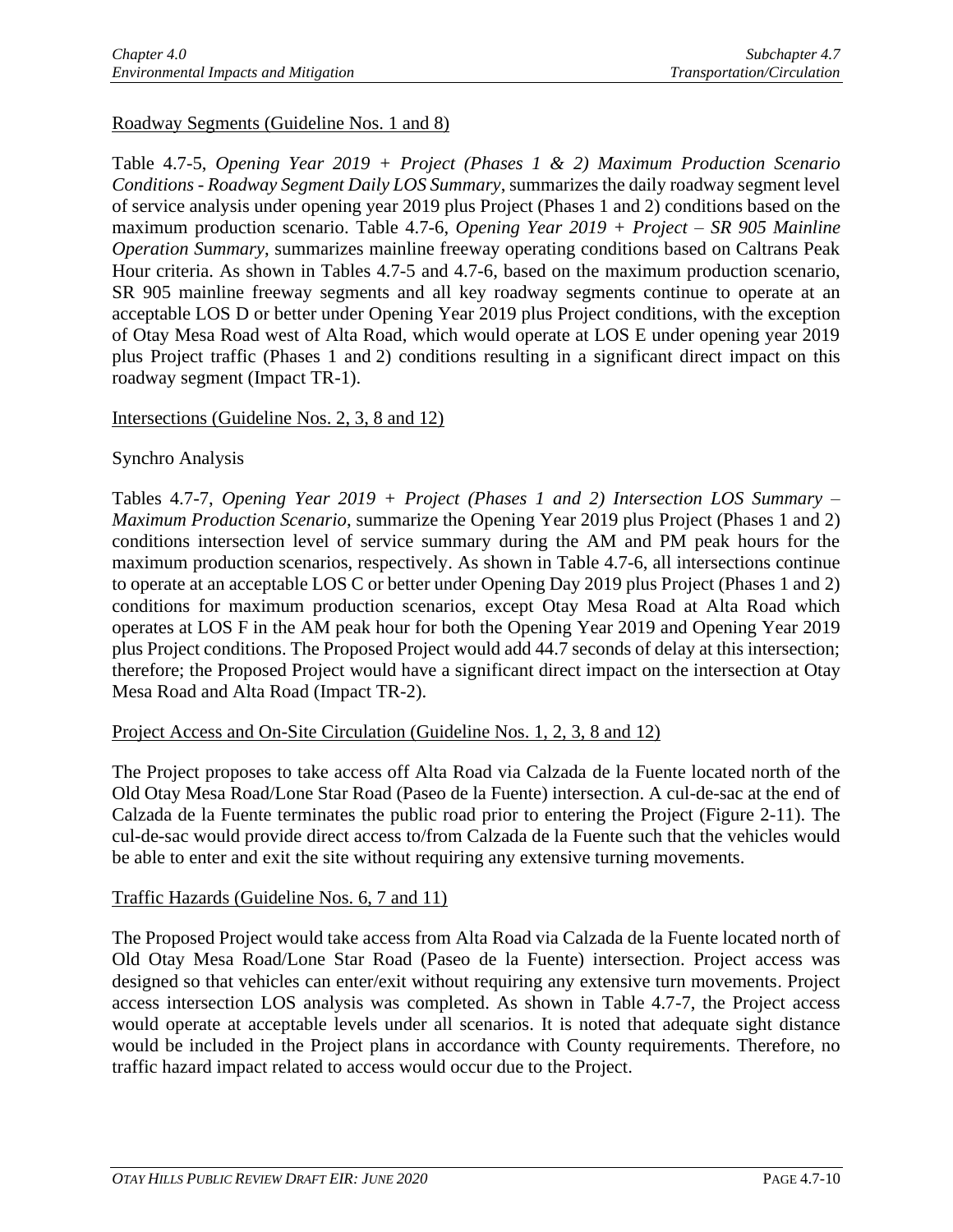The Project does not propose any hazards or barriers for pedestrians or bicyclists on adjacent roadways. All roads would be constructed to County road standards. Improvements would be constructed to maintain and enhance existing conditions as they relate to pedestrians and bicyclists. Because of these provisions, impacts to pedestrian and bicyclist safety would be less than significant.

## **4.7.2.2** *Cumulative Impact Analysis (Guideline Nos. 1 through 12)*

The traffic forecast (Year 2050) was prepared by Darnell & Associates and based on the SANDAG Series 12 Model Base Forecasts. The cumulative year 2050 analysis is based on the amendment to the EOMSP (SPA 14-002) that was approved by the County Board of Supervisors on April 22, 2015 and the associated build-out roadway conditions depicted on Figure 4.7-1, *Adopted Circulation Plan for East Otay Mesa*. It should be noted that the proposed SPA that is being processed as part of the Proposed Project to modify the land use designations does not propose any changes to the circulation network depicted in Figure 4.7-1. Table 4.7-8, *Year 2050 Segment Daily LOS Summary*, shows that all road segments in the study area would operate at a LOS D or better in the year 2050 and would continue to operate at LOS D or better with the addition of Project traffic. Additionally, as a condition of MUP approval, the Project proponent would be required to pay the appropriate TIF (described in Subsection 3.7.1.4), as determined by the County. Based on the acceptable LOS on road segments in the study area in the year 2050 with the Project traffic included, the Project would not have a cumulative impact related to traffic.

## **4.7.2.3** *Significance of Impacts Prior to Mitigation*

Prior to mitigation, the Proposed Project would result in the following significant direct impacts:

- Impact TR-1 The Proposed Project, based on the Opening Year 2019 plus Project maximum production scenario, would have a significant direct impact to Otay Mesa Road from east of Enrico Fermi Drive to Alta Road.
- Impact TR-2 The Proposed Project, based on the Opening Year 2019 plus Project maximum production scenario, would have a significant direct impact on the intersection at Otay Mesa Road and Alta Road.

## **4.7.2.4** *Mitigation Measures*

The following mitigation measure would be implemented to reduce direct transportation impacts associated with the Proposed Project:

- M-TR-1 Within 180 days of MUP approval, the applicant shall re-stripe the segment of Otay Mesa Road between Alta Road and Enrico Fermi Drive to provide two lanes plus a continuous center turn lane, which will improve the level of service of the roadway to LOS D.
- M-TR-2 Within 180 days of MUP approval, the applicant shall install a traffic signal control at the intersection of Otay Mesa Road and Alta Road, which will improve the level of service to LOS B in the AM peak and LOS A in the PM peak hours.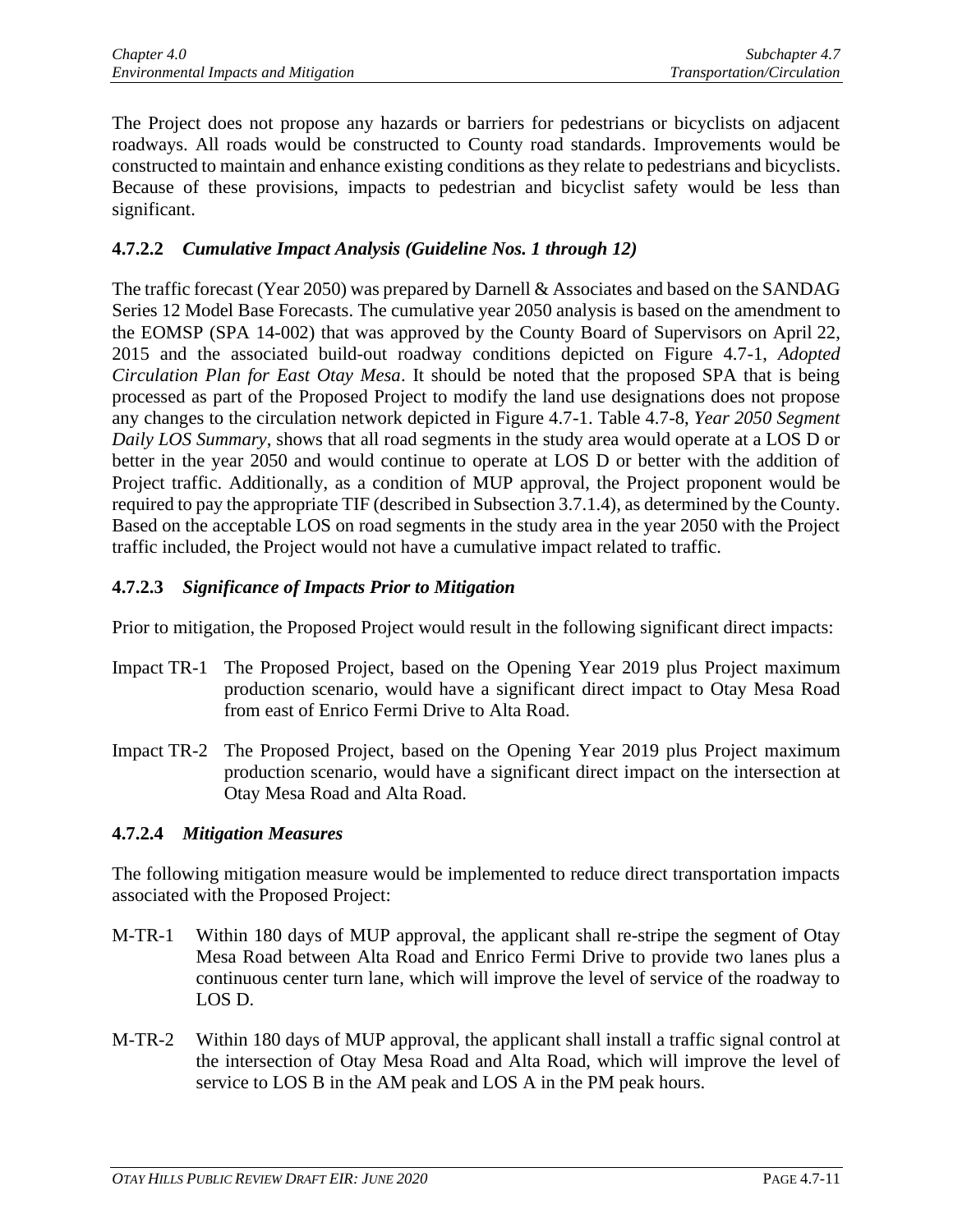# **4.7.2.5** *Conclusion*

The combination of Phases 1 and 2 of the Proposed Project, based on the Opening Year 2019 plus Project maximum production scenario, would have a significant direct impact on Otay Mesa Road from east of Enrico Fermi Drive to Alta Road and at the intersection of Otay Mesa Road (Old Otay Mesa Road) and Alta Road. These impacts would be mitigated through traffic improvements such as striping and the installation of a traffic signal (M-TR-1 and M-TR-2). Analysis of the Future 2050 traffic forecasts with the addition of Project traffic from the proposed 105 acres of Mixed Industrial and 305 acres of Conservation/Limited Use land use found that approval of the proposed SPA would result in the addition of 1,783 additional trips from the Project area to the 2050 traffic forecasts. Analysis of the additional traffic generated concluded that the proposed SPA would not create significant cumulative impacts and would not require any changes to the adopted EOMSP Circulation Element.

# **4.7.3 Extraction to Natural Grade Alternative**

## **4.7.3.1** *Analysis of Project Effects and Determination as to Significance*

The Extraction to Natural Grade Alternative would include the same operations and footprint as the Proposed Project. However, only Phases 1 and 2 would be included and the IDEFO associated with Phase 3 of the Proposed Project would be eliminated under this alternative. Thus, the Phase 2 trip generation from the Proposed Project would represent the maximum trip potential for this alternative. Table 4.7-9, *Project Alternatives Trip Generation Rates and Calculations Summary*, indicates that estimated ADT volumes for this alternative would be 1,332 for average production and 1,664 for maximum production, which is respectively 312 and 520 ADT less than the Proposed Project. Direct impacts would be significant under the Extraction to Natural Grade Alternative.

## **4.7.3.2** *Significance of Impacts Prior to Mitigation*

A direct impact would occur on Otay Mesa Road (Old Otay Mesa Road) from east of Enrico Fermi Drive to Alta Road and at the intersection of Otay Mesa Road and Alta Road (identical to the direct impacts identified for the Proposed Project, Impact TR-1 and Impact TR-2).

## **4.7.3.3** *Mitigation Measures*

Mitigation measures M-TR-1 and M-TR-2 identified for the Proposed Project in Subsection 4.7.3.4 would be implemented to reduce direct transportation impacts associated with the Extraction to Natural Grade Alternative.

## **4.7.3.4** *Conclusion*

The Extraction to Natural Grade Alternative would result in the same impacts as the Proposed Project and would therefore mitigate these direct impacts through traffic improvements such as striping and the installation of a traffic signal. Since no cumulative impacts would occur, no related mitigation would be required.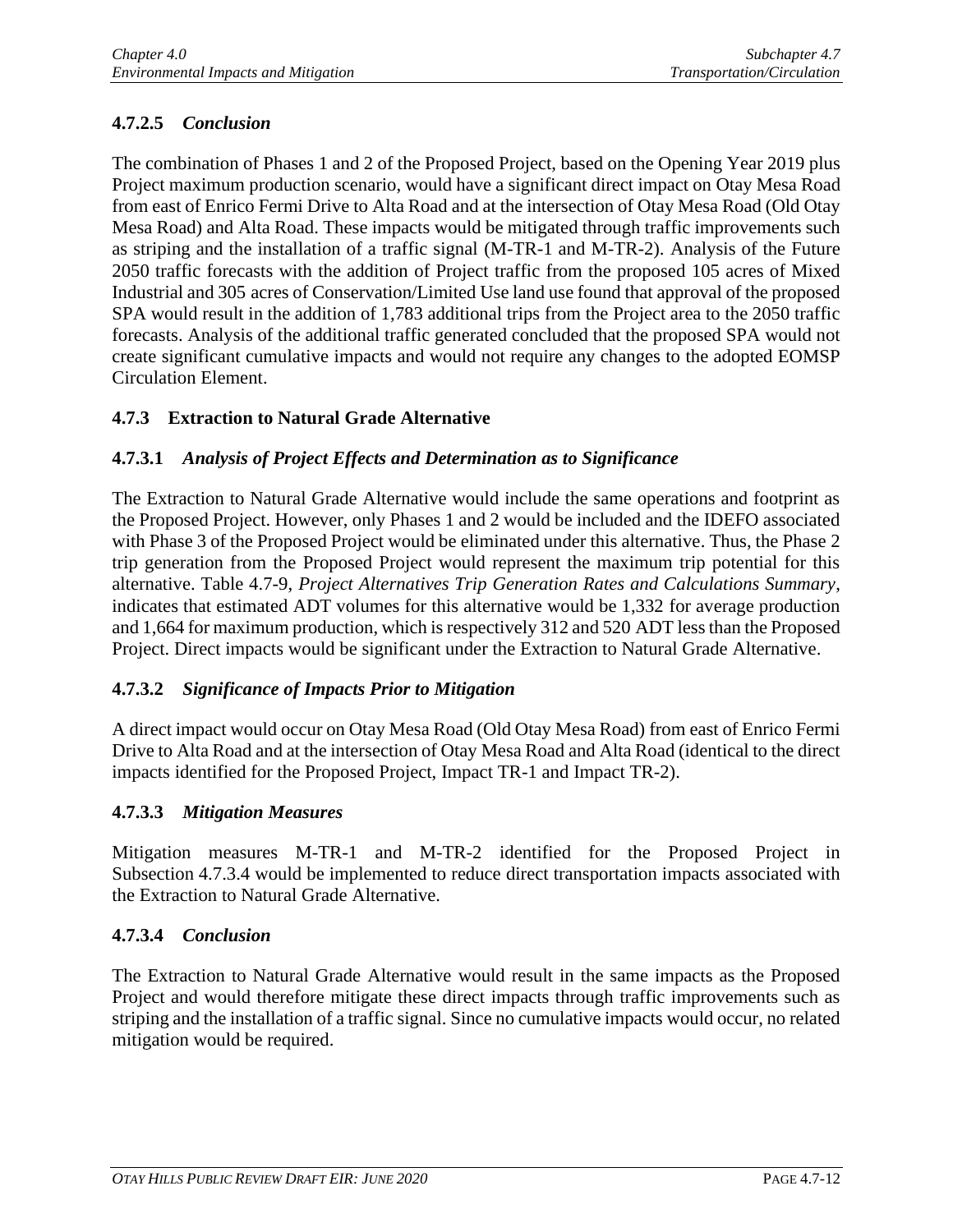# **4.7.4 Extraction to Varying Depth Alternative**

## **4.7.4.1** *Analysis of Project Effects and Determination as to Significance*

The Extraction to Varying Depth Alternative would include the same operations and footprint as the Proposed Project and would be comprised of four phases consistent with Phases 1 through 4 of the Proposed Project, except that the extraction depth would be reduced to between 50 feet and 200 feet below the existing grade (the Proposed Project would extend to a depth of approximately 525 feet below the existing grade). Phase 1 would include site preparation and the construction of the processing plant. Phase 2 would include cutting the landform to the natural grade elevation that exists along the western perimeter of the site and extraction of material that would extend to a maximum pit floor elevation between 580 feet and 630 feet AMSL. Extraction would progress in a north to south direction. Phase 3 would extend below the Phase 2 area, extracting material to a maximum pit floor elevation between 380 and 530 feet AMSL. Phase 4 would involve backfilling the pit with inert fill material and compacting the material to form pad areas (IDEFO). Similar to the Proposed Project, the pit would be backfilled consecutively with extraction that occurs during Phase 3. Since the daily production activities based on the average and maximum production scenarios would be the same for the Extraction to Varying Depth Alternative as they are for the Proposed Project, the trip generation for this alternative would be the same as the Proposed Project. Table 4.7-9 indicates that estimated ADT volumes for this alternative would be 1,644, which is the same as the Proposed Project. Direct impacts would be significant under the Extraction to Varying Depth Alternative and the same as the Proposed Project (Impacts TR-1 and TR-2).

## **4.7.4.2** *Significance of Impacts Prior to Mitigation*

A direct impact would occur on Otay Mesa Road (Old Otay Mesa Road) east of Enrico Fermi Drive to Alta Road. and on the intersection at Otay Mesa Road and Alta Road (identical to the direct impact identified for the Proposed Project, Impact TR-1 and Impact TR-2).

## **4.7.4.3** *Mitigation Measures*

Mitigation measures M-TR-1 and M-TR-2 identified for the Proposed Project in Subsection 4.7.3.4 would be implemented to reduce direct transportation impacts associated with the Extraction to Varying Depth Alternative.

## **4.7.4.4** *Conclusion*

The Extraction to Varying Depth Alternative would result in the same impacts as the Proposed Project and would therefore mitigate these direct impacts through traffic improvements such as striping and the installation of a traffic signal. Since no cumulative impacts would occur, no related mitigation would be required.

## **4.7.5 No Project/Existing Plan Alternative**

## **4.7.5.1** *Analysis of Project Effects and Determination as to Significance*

The No Project/Existing Plan Alternative assumes that the Project site would be developed per the existing land uses approved in the EOMSP, which allows for 62 acres of Mixed Industrial and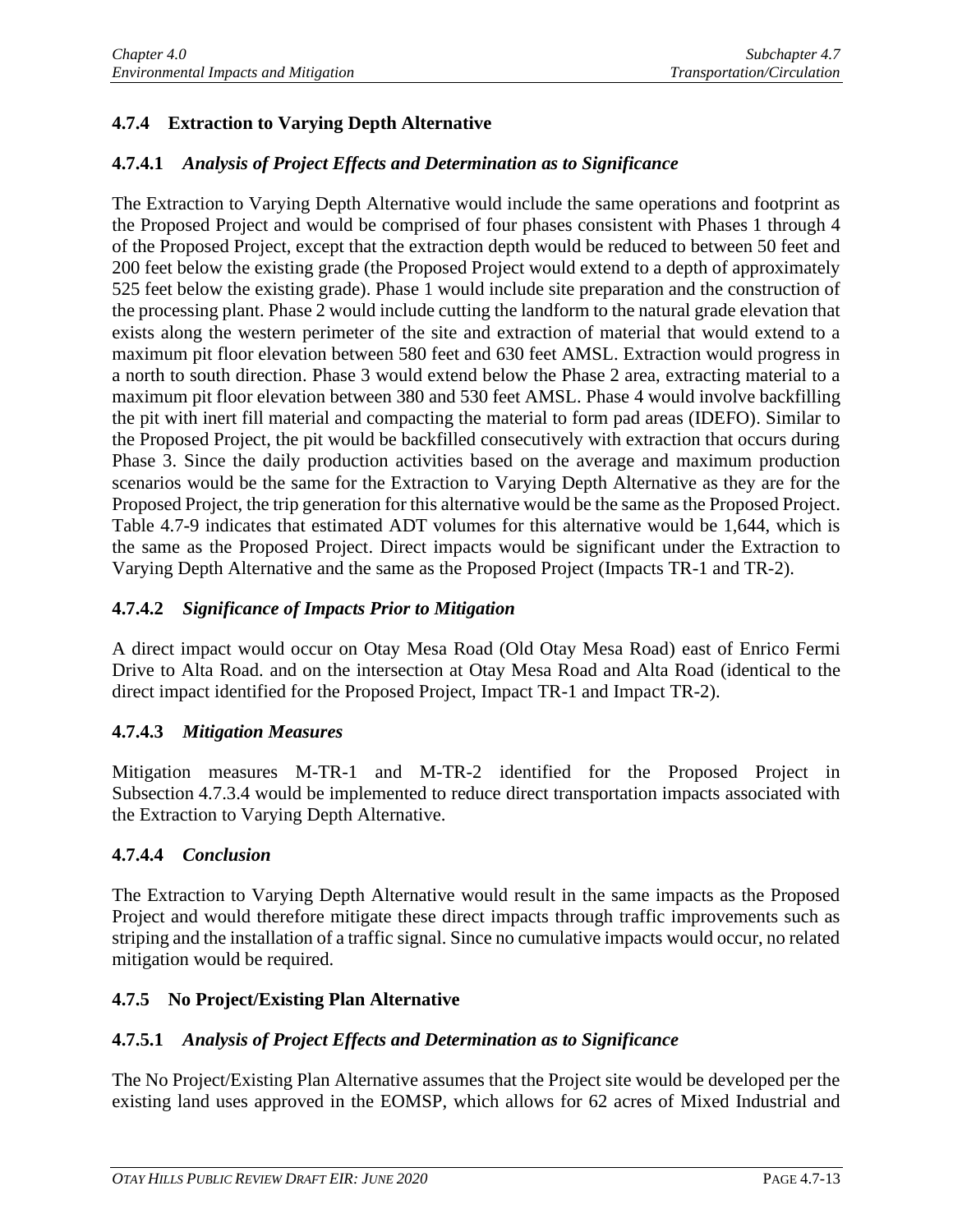254 acres of Rural Residential uses within the Project site. The hillside areas within the site allow for low-density (one dwelling unit per 20 acres) rural residential use. The Mixed Industrial District permits uses such as wholesale storage and distribution, research services, and general industrial along with compatible commercial uses of construction sales and services, automotive and equipment uses, and custom manufacturing, to be built under its land use designation. At full 2030 buildout, this alternative would be expected to comprise approximately 12 dwelling units on approximately 254 acres and 62 acres of mixed industrial uses.

Table 4.7-9 indicates that estimated ADT volumes for this alternative would be 8,628 which is approximately five times the anticipated ADT volumes for the Proposed Project.

The TIS did not analyze the No Project/Existing Plan Alternative in detail; however, since ADT volumes for this alternative would be much greater than the Proposed Project's ADT volumes, the associated direct traffic impacts could be expected to be significant and greater than the Proposed Project's impacts (Impact TR-1).

# **4.7.5.2** *Significance of Impacts Prior to Mitigation*

Although the TIS did not analyze the No Project/Existing Plan Alternative in detail, it is assumed that extensive mitigation measures would be required to mitigate all the significant traffic impacts likely to result from implementation of the No Project/Existing Plan Alternative.

## **4.7.5.3** *Mitigation Measures*

All of the mitigation measures discussed in Subsection 4.7.2.4 for the Proposed Project would also be required for the No Project/Existing Plan Alternative. In addition, even though the TIS did not analyze this alternative in detail, it is assumed that additional mitigation measures beyond those required for the Proposed Project would be necessary to mitigate the significant traffic impacts likely to result from implementation of the No Project/Existing Plan Alternative.

## **4.7.5.4** *Conclusion*

Although the TIS did not analyze the No Project/Existing Plan Alternative in detail, traffic generation under this alternative would be expected to be approximately two times greater than traffic generation by the Proposed Project, with consequently greater significant traffic impacts and more extensive required mitigation measures.

## **4.7.6 No Project Alternative**

## **4.7.6.1** *Analysis of Project Effects and Determination as to Significance*

Under this alternative, the Project site would remain completely undeveloped. Accordingly, there would be no direct traffic impacts.

## **4.7.6.2** *Significance of Impacts Prior to Mitigation*

No impacts are anticipated since no development would occur under this alternative.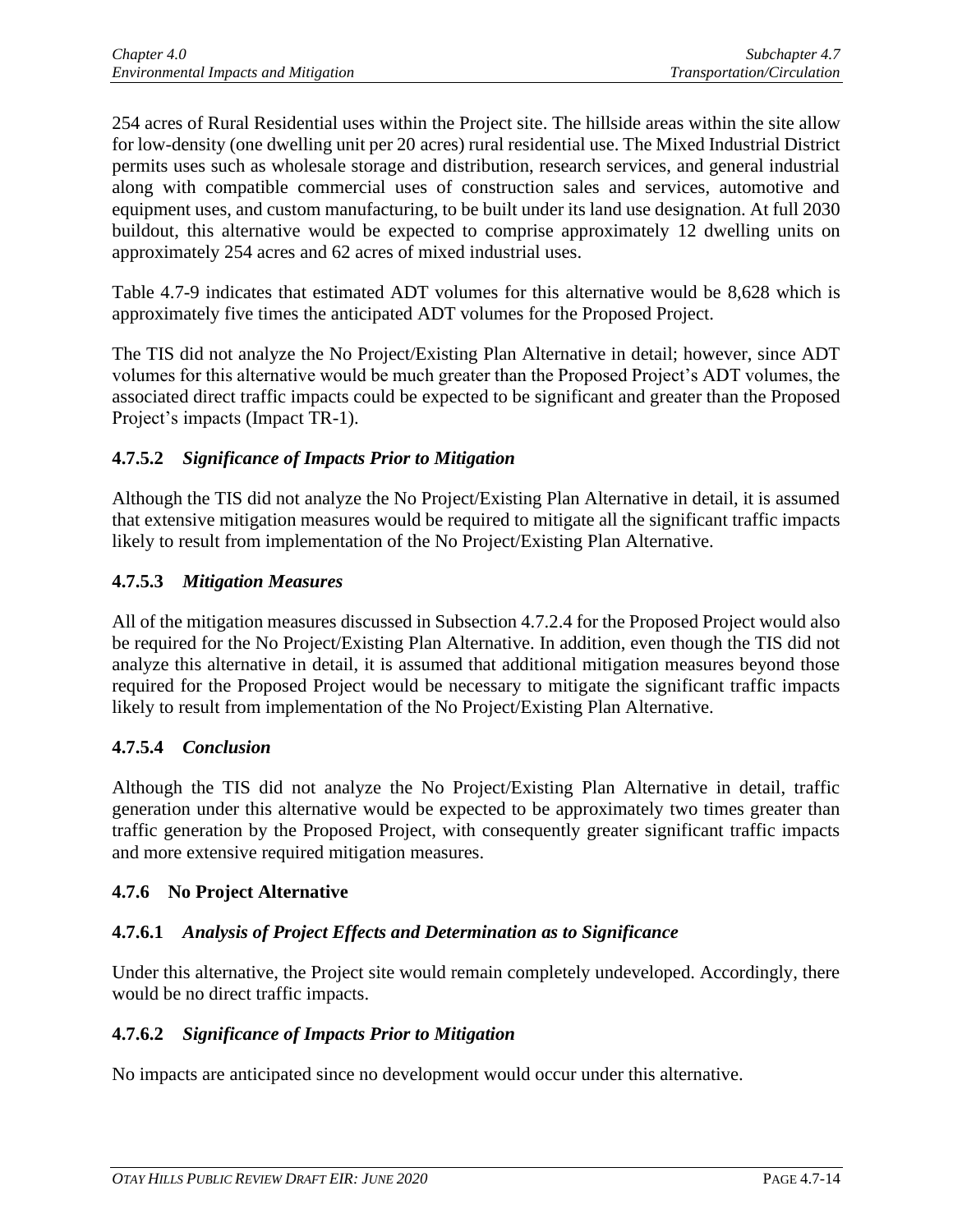# **4.7.6.3** *Mitigation Measures*

No mitigation measures are necessary.

## **4.7.6.4** *Conclusion*

Under this alternative, the Project site would remain completely undeveloped. As a consequence, there would be no Project-level, cumulative or growth-induced traffic impacts and no required mitigation measures.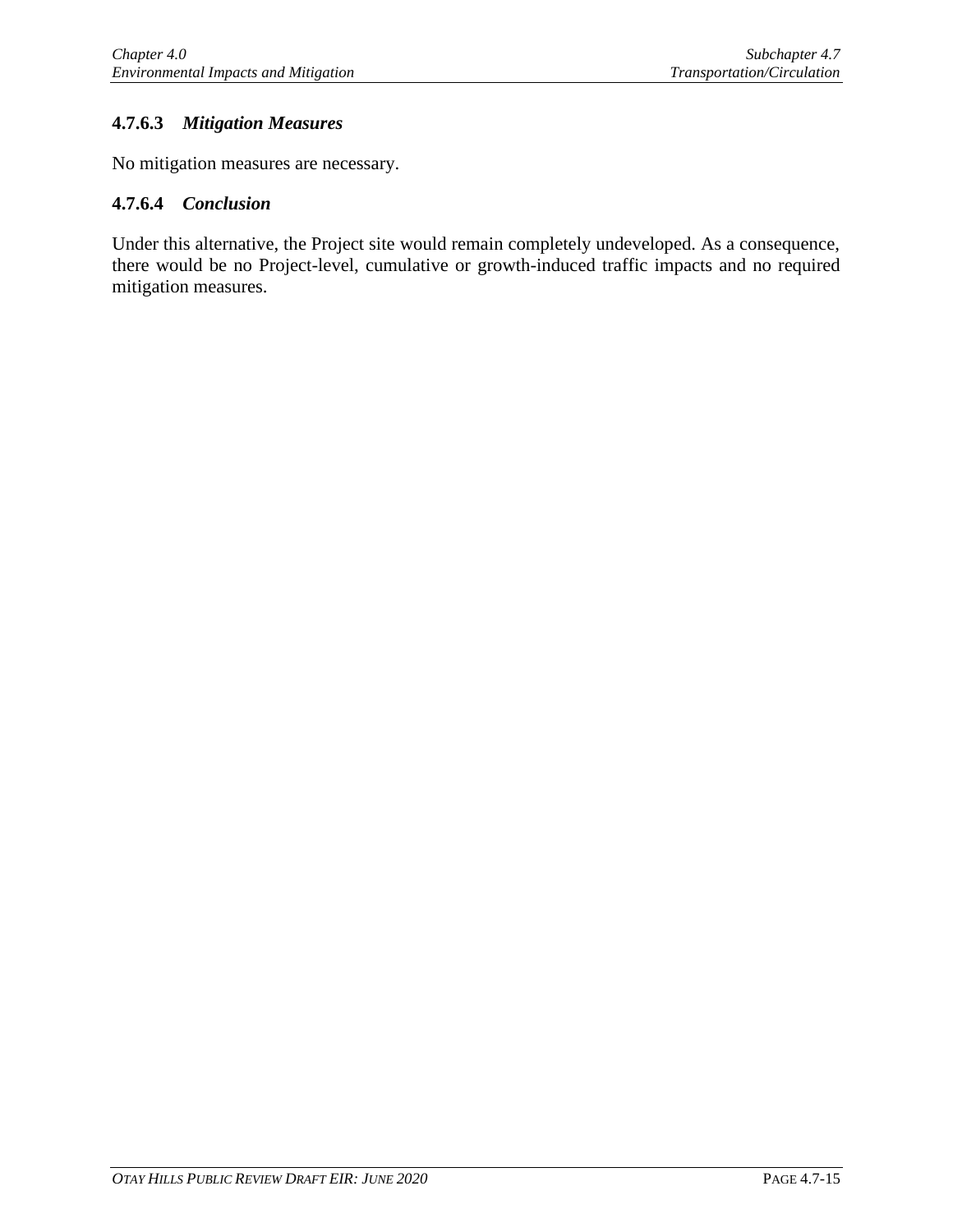| <b>Table 4.7-1</b>                                                                        |                                                          |                                  |                     |                      |                                  |                     |                      |  |  |  |  |  |  |  |
|-------------------------------------------------------------------------------------------|----------------------------------------------------------|----------------------------------|---------------------|----------------------|----------------------------------|---------------------|----------------------|--|--|--|--|--|--|--|
| <b>TRIP GENERATION RATES</b>                                                              |                                                          |                                  |                     |                      |                                  |                     |                      |  |  |  |  |  |  |  |
|                                                                                           |                                                          |                                  | <b>AM Peak Hour</b> |                      |                                  | <b>PM Peak Hour</b> |                      |  |  |  |  |  |  |  |
| <b>Land Use/Activity</b>                                                                  | <b>Daily</b>                                             | Total-<br>$%$ of<br><b>Daily</b> | $\frac{0}{0}$<br>In | $\frac{0}{0}$<br>Out | Total-<br>$%$ of<br><b>Daily</b> | $\frac{0}{0}$<br>In | $\frac{0}{0}$<br>Out |  |  |  |  |  |  |  |
|                                                                                           |                                                          |                                  |                     |                      |                                  |                     |                      |  |  |  |  |  |  |  |
| <b>Construction Workers</b>                                                               | 2.5 Trips/Employee                                       | 40%                              | 100%                | 0%                   | 40%                              | 0%                  | 100%                 |  |  |  |  |  |  |  |
| Vendors                                                                                   | 2.0 Trips/Vendor                                         | $0\%$ <sup>a</sup>               | 0%                  | 0%                   | $0\%$ <sup>a</sup>               | 0%                  | 0%                   |  |  |  |  |  |  |  |
| <b>Equipment/Plant Deliveries</b>                                                         | 4 PCE Trips/Truck <sup>b</sup>                           | 12.5%                            | 50%                 | 50%                  | $12.5\%$ <sup>c</sup>            | 50%                 | 50%                  |  |  |  |  |  |  |  |
| <b>Phase 2 or 3 Trip Generation Rates</b>                                                 |                                                          |                                  |                     |                      |                                  |                     |                      |  |  |  |  |  |  |  |
| <b>Concrete Production/Asphalt</b><br>Production/Recycle                                  | 4 PCE Trips/Truck <sup>b</sup>                           | $5.9\%$ <sup>d</sup>             | 50%                 | 50%                  | $5.9\%$ <sup>d</sup>             | 50%                 | 50%                  |  |  |  |  |  |  |  |
| <b>CTB Production/Rock Sales</b>                                                          | 4 PCE Trips/Truck <sup>b</sup>                           | 5.9% <sup>d</sup>                | 50%                 | 50%                  | 5.9% <sup>d</sup>                | 50%                 | 50%                  |  |  |  |  |  |  |  |
| Sand Import/Cement Import-<br><b>Concrete Production/Asphalt</b><br>Production/Oil Import | 4 PCE Trips/Truck <sup>b</sup>                           | $4.2%$ <sup>e</sup>              | 50%                 | 50%                  | $4.2%$ <sup>e</sup>              | 50%                 | 50%                  |  |  |  |  |  |  |  |
| Rock Sales/ Cement Import -<br><b>CTB</b> Production                                      | 4 PCE Trips/Truck <sup>b</sup>                           | $4.2%$ <sup>e</sup>              | 50%                 | 50%                  | $4.2%$ <sup>e</sup>              | 50%                 | 50%                  |  |  |  |  |  |  |  |
| Recycle Production & Import                                                               | 4 PCE Trips/Truck <sup>b</sup>                           | $5.9\%$ <sup>d</sup>             | 50%                 | 50%                  | $5.9\%$ <sup>d</sup>             | 50%                 | 50%                  |  |  |  |  |  |  |  |
|                                                                                           | <b>Phase 4 Trip Generation Rates</b>                     |                                  |                     |                      |                                  |                     |                      |  |  |  |  |  |  |  |
| <b>Land Filling Activities</b>                                                            | 4 PCE Trips/Truck <sup>b</sup>                           | $5.9\%$ <sup>d</sup>             | 50%                 | 50%                  | $5.9\%$ <sup>d</sup>             | 50%                 | 50%                  |  |  |  |  |  |  |  |
|                                                                                           | <b>Employee Trip Generation Rates (Phases 2, 3 or 4)</b> |                                  |                     |                      |                                  |                     |                      |  |  |  |  |  |  |  |
| Employee Trips – Processing<br>Plant                                                      | 2.5 Trips/Employee                                       | 5%                               | 90%                 | 10%                  | 33%                              | 10%                 | 90%                  |  |  |  |  |  |  |  |
| Employee Trips - Truck<br>Drivers                                                         | 2.0 Trips/Employee                                       | 5%                               | 90%                 | 10%                  | 33%                              | 10%                 | 90%                  |  |  |  |  |  |  |  |

Assumes that the Vendors deliver materials to the site during non-peak hours.

b Assumes 2 Trips per Truck (1 inbound, 1 outbound), and that 1 Truck trip is equivalent to 2 passenger car equivalent (PCE) trips.<br>  $\frac{1}{2}$ <br>
Assumes Trucks are distributed equally throughout an 8 hour day.

Exercise Trucks are distributed equally throughout an 8 hour day.<br>  $\frac{d}{dx}$  Assumes Trucks are distributed equally throughout a 17 hour day b

<sup>d</sup> Assumes Trucks are distributed equally throughout a 17 hour day between 5:00 AM to 10:00 PM, the primary operation hours for the processing activities.

<sup>e</sup> Assumes imports and internal rock sales occur 24 hours a day and that the trucks are distributed equally throughout the day.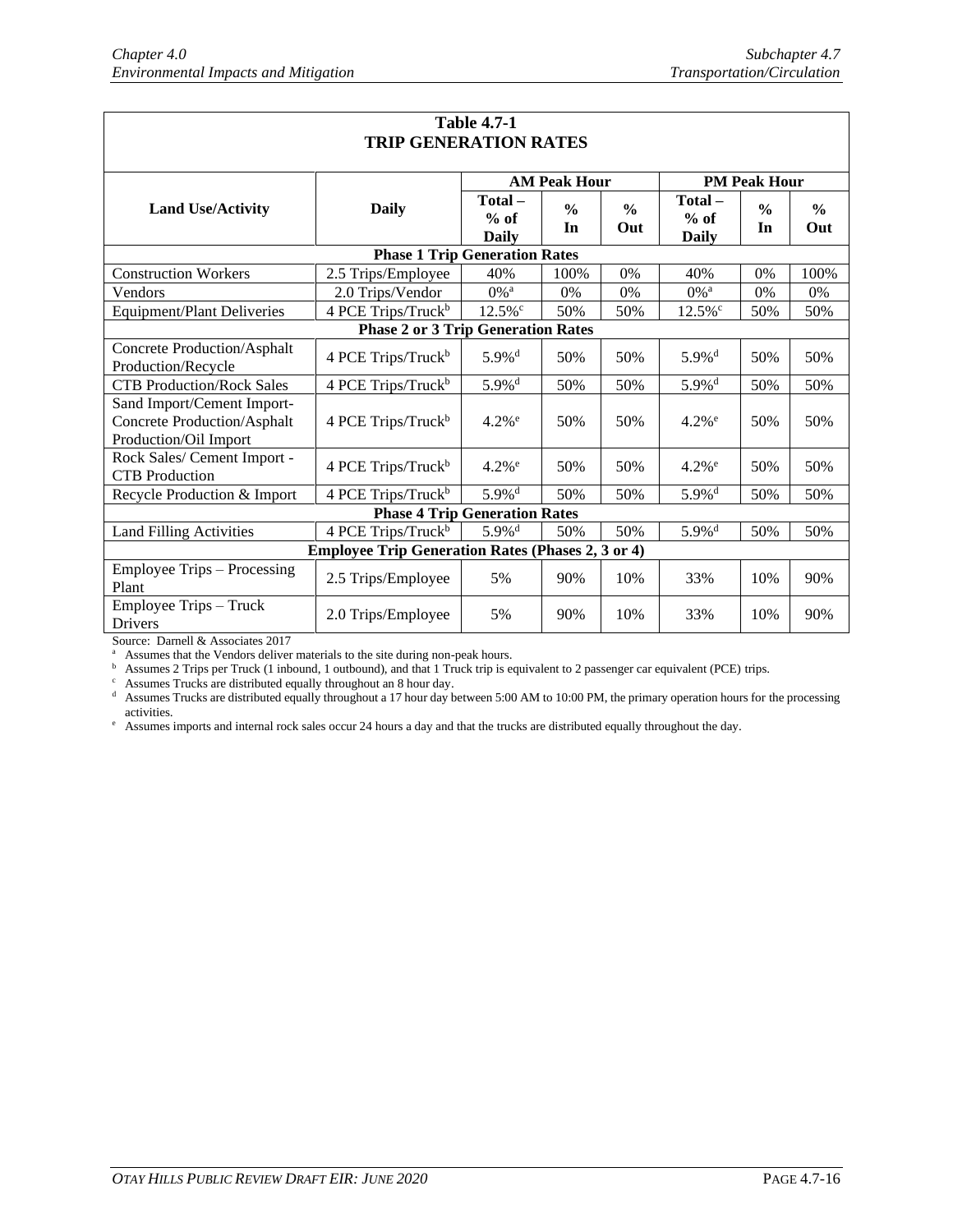| <b>Table 4.7-2</b>                                                                  |                                  |      |                                                   |                                   |                               |                                |  |  |  |  |  |  |  |  |
|-------------------------------------------------------------------------------------|----------------------------------|------|---------------------------------------------------|-----------------------------------|-------------------------------|--------------------------------|--|--|--|--|--|--|--|--|
| <b>ESTIMATION OF TRUCK TRIP GENERATION</b>                                          |                                  |      |                                                   |                                   |                               |                                |  |  |  |  |  |  |  |  |
| <b>Activity</b>                                                                     | Average<br>Daily No.<br>of Units | Unit | <b>Truck</b><br>Capacity<br>(Units/<br>Truck)     | Average<br>Daily No.<br>of Trucks | Max.<br>Daily No.<br>of Units | Max.<br>Daily No.<br>of Trucks |  |  |  |  |  |  |  |  |
|                                                                                     |                                  |      | <b>Estimation of Truck Trips for Phase 1</b>      |                                   |                               |                                |  |  |  |  |  |  |  |  |
| <b>Construction Workers</b>                                                         | $\overline{\phantom{a}}$         |      |                                                   | $\boldsymbol{0}$                  | ÷,                            | $\theta$                       |  |  |  |  |  |  |  |  |
| Vendors                                                                             | $\bar{\phantom{a}}$              |      | $\overline{a}$                                    | $\overline{0}$                    | $\overline{a}$                | $\overline{0}$                 |  |  |  |  |  |  |  |  |
| <b>Equipment/Plant Deliveries</b>                                                   |                                  |      |                                                   | 20                                |                               | 20                             |  |  |  |  |  |  |  |  |
| <b>Total Phase 1</b>                                                                |                                  |      |                                                   | 20                                | $\overline{a}$                | 20                             |  |  |  |  |  |  |  |  |
|                                                                                     |                                  |      | <b>Estimation of Truck Trips for Phase 2 or 3</b> |                                   |                               |                                |  |  |  |  |  |  |  |  |
| <b>Quarry Production</b>                                                            |                                  |      |                                                   |                                   |                               |                                |  |  |  |  |  |  |  |  |
| Cubic<br><b>Concrete Production</b><br>1,000<br>8.4<br>119<br>179<br>1,500<br>Yards |                                  |      |                                                   |                                   |                               |                                |  |  |  |  |  |  |  |  |
| <b>Asphalt Production</b><br>1,000<br>Tons<br>27<br>37<br>2,000<br>74               |                                  |      |                                                   |                                   |                               |                                |  |  |  |  |  |  |  |  |
| Tons<br>27<br>8<br>37<br><b>CTB</b> Production<br>200<br>1,000                      |                                  |      |                                                   |                                   |                               |                                |  |  |  |  |  |  |  |  |
| <b>Rock Sales</b>                                                                   | 1,800                            | Tons | 54                                                | 68                                | 3,000                         | 112                            |  |  |  |  |  |  |  |  |
| 232<br><b>Subtotal</b><br>401<br>$\blacksquare$                                     |                                  |      |                                                   |                                   |                               |                                |  |  |  |  |  |  |  |  |
| <b>Sand Import</b>                                                                  |                                  |      |                                                   |                                   |                               |                                |  |  |  |  |  |  |  |  |
| <b>Concrete Production</b>                                                          | 375                              | Tons | 27                                                | 14                                | 375                           | 14                             |  |  |  |  |  |  |  |  |
| <b>Asphalt Production</b>                                                           | 100                              | Tons | 27                                                | $\overline{4}$                    | 200                           | $\overline{7}$                 |  |  |  |  |  |  |  |  |
|                                                                                     |                                  |      | <b>Subtotal</b>                                   | 18                                | $\blacksquare$                | 21                             |  |  |  |  |  |  |  |  |
| <b>Cement Import</b>                                                                |                                  |      |                                                   |                                   |                               |                                |  |  |  |  |  |  |  |  |
| <b>Concrete Production</b>                                                          | 250                              | Tons | 27                                                | 10                                | 250                           | 10                             |  |  |  |  |  |  |  |  |
| <b>CTB</b> Production                                                               | 6                                | Tons | 27                                                | 1                                 | 20                            | $\mathbf{1}$                   |  |  |  |  |  |  |  |  |
|                                                                                     |                                  |      | <b>Subtotal</b>                                   | 11                                | $\blacksquare$                | 11                             |  |  |  |  |  |  |  |  |
| <b>Oil Import</b>                                                                   |                                  |      |                                                   |                                   |                               |                                |  |  |  |  |  |  |  |  |
| <b>Asphalt Production</b>                                                           | 50                               | Tons | 27                                                | $\overline{c}$                    | 100                           | $\overline{4}$                 |  |  |  |  |  |  |  |  |
|                                                                                     |                                  |      | <b>Subtotal</b>                                   | $\overline{2}$                    |                               | $\boldsymbol{4}$               |  |  |  |  |  |  |  |  |
| Recycle                                                                             |                                  |      |                                                   |                                   |                               |                                |  |  |  |  |  |  |  |  |
| <b>Recycle Production</b>                                                           | 600                              | Tons | 27                                                | 23                                | 1,000                         | 37                             |  |  |  |  |  |  |  |  |
| Recycle Import                                                                      | 600                              | Tons | $\overline{22}$                                   | 28                                | 1,000                         | 45                             |  |  |  |  |  |  |  |  |
|                                                                                     |                                  |      | <b>Subtotal</b>                                   | 51                                |                               | 82                             |  |  |  |  |  |  |  |  |
|                                                                                     |                                  |      | <b>Total Phase 2 Or 3</b>                         | 314                               | $\blacksquare$                | 519                            |  |  |  |  |  |  |  |  |
| <b>Estimation of Truck Trips for Phase 4</b>                                        |                                  |      |                                                   |                                   |                               |                                |  |  |  |  |  |  |  |  |
| <b>Land Fill</b>                                                                    |                                  |      |                                                   |                                   |                               |                                |  |  |  |  |  |  |  |  |
| <b>Infill Material</b>                                                              | 2,106                            | Tons | 27                                                | 78                                | 3,510                         | 130                            |  |  |  |  |  |  |  |  |
|                                                                                     |                                  |      | <b>Total Phase 4</b>                              | 78                                | $\blacksquare$                | 130                            |  |  |  |  |  |  |  |  |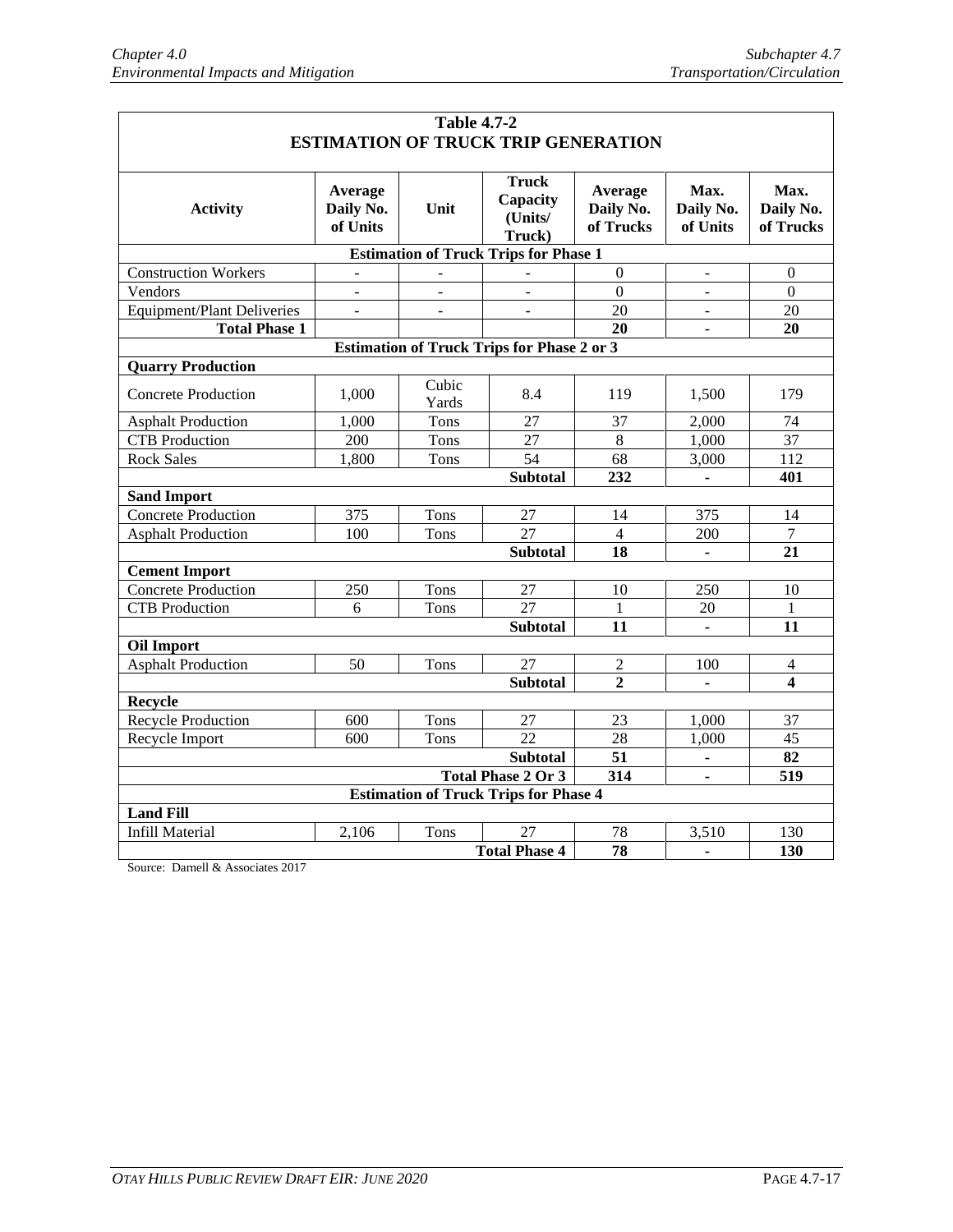| <b>Table 4.7-3</b><br>TRIP GENERATION CALCULATIONS FOR PROPOSED PROJECT                                                                               |                                                                                               |                 |                           |                     |                |                                   |                     |                  |              |                  |                           |                     |                |                |                          |                |
|-------------------------------------------------------------------------------------------------------------------------------------------------------|-----------------------------------------------------------------------------------------------|-----------------|---------------------------|---------------------|----------------|-----------------------------------|---------------------|------------------|--------------|------------------|---------------------------|---------------------|----------------|----------------|--------------------------|----------------|
|                                                                                                                                                       |                                                                                               |                 |                           |                     |                |                                   |                     |                  |              |                  |                           |                     |                |                |                          |                |
|                                                                                                                                                       |                                                                                               |                 | <b>Average Production</b> |                     |                |                                   |                     |                  |              |                  | <b>Maximum Production</b> |                     |                |                |                          |                |
| <b>Land Use</b>                                                                                                                                       | Total#                                                                                        | <b>Daily</b>    |                           | <b>AM Peak Hour</b> |                |                                   | <b>PM Peak Hour</b> |                  | Total #      | <b>Daily</b>     |                           | <b>AM Peak Hour</b> |                |                | <b>PM Peak Hour</b>      |                |
|                                                                                                                                                       | <b>Units</b>                                                                                  |                 | <b>Total</b>              | In                  | Out            | <b>Total</b>                      | In                  | Out              | <b>Units</b> |                  | <b>Total</b>              | In                  | Out            | <b>Total</b>   | In                       | Out            |
|                                                                                                                                                       |                                                                                               |                 |                           |                     |                | <b>Phase 1 – Site Preparation</b> |                     |                  |              |                  |                           |                     |                |                |                          |                |
| <b>Construction Workers</b>                                                                                                                           | 15 Workers                                                                                    | 38              | 15                        | 15                  | $\theta$       | 15                                | $\Omega$            | 15               | 15 Workers   | 38               | 15                        | 15                  | $\Omega$       | 15             | $\Omega$                 | 15             |
| Vendors                                                                                                                                               | 15 Vendors                                                                                    | 30              | $\mathbf{0}$              | $\Omega$            | $\theta$       | $\Omega$                          | $\overline{0}$      | $\boldsymbol{0}$ | 15 Vendors   | 30               | $\Omega$                  | $\theta$            | $\Omega$       | $\overline{0}$ | $\Omega$                 | $\Omega$       |
| Equipment/Plant<br>Deliveries                                                                                                                         | 20 Trucks                                                                                     | 80              | 5<br>10<br>5<br>5<br>10   |                     | 5              | 20 Trucks                         | 80                  | 10               | 5            | 5                | 10                        | 5                   | 5              |                |                          |                |
| <b>Subtotal Phase 1</b>                                                                                                                               | $\overline{25}$<br>5<br>5<br>148<br>20<br>25<br>20<br>148<br>25<br>20<br>ä,<br>$\blacksquare$ |                 |                           |                     |                |                                   |                     |                  |              |                  |                           | 5                   | 25             | 5              | 20                       |                |
|                                                                                                                                                       |                                                                                               |                 |                           |                     |                | Phase 2 or 3 – Extraction         |                     |                  |              |                  |                           |                     |                |                |                          |                |
| <b>Quarry Production</b>                                                                                                                              |                                                                                               |                 |                           |                     |                |                                   |                     |                  |              |                  |                           |                     |                |                |                          |                |
| <b>Concrete Production</b>                                                                                                                            | 119 Trucks                                                                                    | 476             | 28                        | 14                  | 14             | 28                                | 14                  | 14               | 179 Trucks   | 714              | 42                        | 21                  | 21             | 42             | 21                       | 21             |
| <b>Asphalt Production</b>                                                                                                                             | 137 Trucks                                                                                    | 148             | 9                         | 5                   | $\overline{4}$ | 9                                 | $\overline{4}$      | 5                | 74 Trucks    | 296              | $\overline{17}$           | 9                   | 8              | 17             | 8                        | 9              |
| <b>CTB</b> Production                                                                                                                                 | 8 Trucks                                                                                      | 32              | $\sqrt{2}$                |                     |                | $\overline{2}$                    | $\mathbf{1}$        |                  | 37 Trucks    | 148              | 9                         | 5                   | 4              | 9              | $\overline{\mathcal{A}}$ | 5              |
| Rock Sales - Outside                                                                                                                                  | 34 Trucks                                                                                     | 136             | 6                         | 3                   | 3              | 6                                 | 3                   | 3                | 56 Trucks    | 222              | 9                         | 5                   | 4              | 9              | 4                        | 5              |
| Rock Sales - Inside <sup>a</sup>                                                                                                                      | 34 Trucks                                                                                     | 136             | $\sqrt{6}$                | $\overline{3}$      | $\overline{3}$ | 6                                 | 3                   | 3                | 56 Trucks    | 9<br>5<br>222    |                           | $\overline{4}$      | $\overline{9}$ | $\overline{4}$ | 5                        |                |
| $\overline{51}$<br>26<br>25<br>51<br>25<br>86<br>86<br>42<br>928<br>26<br>1,602<br>45<br>41<br><b>Subtotal Production</b><br>232 Trucks<br>401 Trucks |                                                                                               |                 |                           |                     |                |                                   |                     |                  |              |                  |                           | 44                  |                |                |                          |                |
| <b>Sand Import</b>                                                                                                                                    |                                                                                               |                 |                           |                     |                |                                   |                     |                  |              |                  |                           |                     |                |                |                          |                |
| <b>Concrete Production</b>                                                                                                                            | 14 Trucks                                                                                     | 56              | $\overline{2}$            |                     |                | $\overline{2}$                    | $\mathbf{1}$        |                  | 14 Trucks    | 56               | 2                         |                     |                | $\overline{2}$ |                          |                |
| <b>Asphalt Production</b>                                                                                                                             | 4 Trucks                                                                                      | 15              | $\mathbf{1}$              | $\overline{1}$      | $\overline{0}$ |                                   | $\overline{0}$      | $\overline{1}$   | 7 Trucks     | 30               | 1                         | $\mathbf{1}$        | $\overline{0}$ | 1              | $\Omega$                 | $\mathbf{1}$   |
| <b>Subtotal Sand Import</b>                                                                                                                           | 18 Trucks                                                                                     | $\overline{71}$ | $\mathfrak{Z}$            | $\overline{c}$      |                | $\mathfrak{Z}$                    | $\mathcal{I}$       | $\overline{2}$   | 21 Trucks    | 86               | $\mathfrak{Z}$            | $\overline{2}$      | $\mathcal{I}$  | $\mathfrak{Z}$ |                          | $\overline{c}$ |
| <b>Cement Import</b>                                                                                                                                  |                                                                                               |                 |                           |                     |                |                                   |                     |                  |              |                  |                           |                     |                |                |                          |                |
| <b>Concrete Production</b>                                                                                                                            | 10 Trucks                                                                                     | 40              | $\sqrt{2}$                |                     |                | $\overline{2}$                    | $\mathbf{1}$        |                  | 10 Trucks    | 40               | $\overline{2}$            |                     |                | $\overline{c}$ |                          |                |
| <b>CTB</b> Production                                                                                                                                 | 1 Trucks                                                                                      | $\overline{4}$  | $\overline{0}$            | $\Omega$            | $\overline{0}$ | $\overline{0}$                    | $\overline{0}$      | $\overline{0}$   | 1 Trucks     | $\overline{3}$   | $\Omega$                  | $\overline{0}$      | $\overline{0}$ | $\overline{0}$ | $\overline{0}$           | $\overline{0}$ |
| Subtotal Cement<br><i>Import</i>                                                                                                                      | 11 Trucks                                                                                     | 44              | $\overline{2}$            | 1                   | 1              | $\overline{2}$                    | $\mathcal{I}$       | 1                | 11 Trucks    | 43               | $\overline{2}$            |                     | 1              | $\overline{c}$ | 1                        | $\mathcal{I}$  |
| <b>Oil Import</b>                                                                                                                                     |                                                                                               |                 |                           |                     |                |                                   |                     |                  |              |                  |                           |                     |                |                |                          |                |
| <b>Asphalt Production</b>                                                                                                                             | 2 Trucks                                                                                      | $\overline{7}$  | $\boldsymbol{0}$          | $\theta$            | $\theta$       | $\theta$                          | $\Omega$            | $\mathbf{0}$     | 4 Trucks     | 15               |                           |                     | $\mathbf{0}$   |                | $\theta$                 |                |
| Subtotal Oil Import                                                                                                                                   | 2 Trucks                                                                                      | $\overline{7}$  | $\theta$                  | $\theta$            | $\theta$       | $\theta$                          | $\theta$            | $\theta$         | 4 Trucks     | 15               | $\mathbf{I}$              |                     | $\theta$       | $\mathcal{I}$  | $\theta$                 | $\mathcal{I}$  |
| Recycle                                                                                                                                               |                                                                                               |                 |                           |                     |                |                                   |                     |                  |              |                  |                           |                     |                |                |                          |                |
| <b>Recycle Production</b>                                                                                                                             | 23 Trucks                                                                                     | 92              | 5                         | 3                   | $\overline{2}$ | 5                                 | $\overline{2}$      | 3                | 37 Trucks    | 148              | 9                         | 5                   | $\overline{4}$ | 9              | $\overline{4}$           | 5              |
| Recycle Import                                                                                                                                        | 28 Trucks                                                                                     | 112             | $\overline{7}$            | $\overline{4}$      | 3              | $\overline{7}$                    | 3                   | $\overline{4}$   | 45 Trucks    | 182              | 11                        | 6                   | 5              | 11             | 5                        | 6              |
| Subtotal Recycle                                                                                                                                      | 51 Trucks                                                                                     | 204             | $\overline{12}$           | $\overline{7}$      | $\overline{5}$ | $\overline{12}$                   | $\overline{5}$      | $\overline{7}$   | 82 Trucks    | $\overline{330}$ | 20                        | 11                  | 9              | 20             | 9                        | 11             |
| Subtotal Phases 2 & 3                                                                                                                                 | 314 Trucks                                                                                    | 1,254           | 68                        | 36                  | 32             | 68                                | $\overline{32}$     | 36               | 519 Trucks   | 2,076            | 112                       | 60                  | 52             | 112            | $\overline{53}$          | 59             |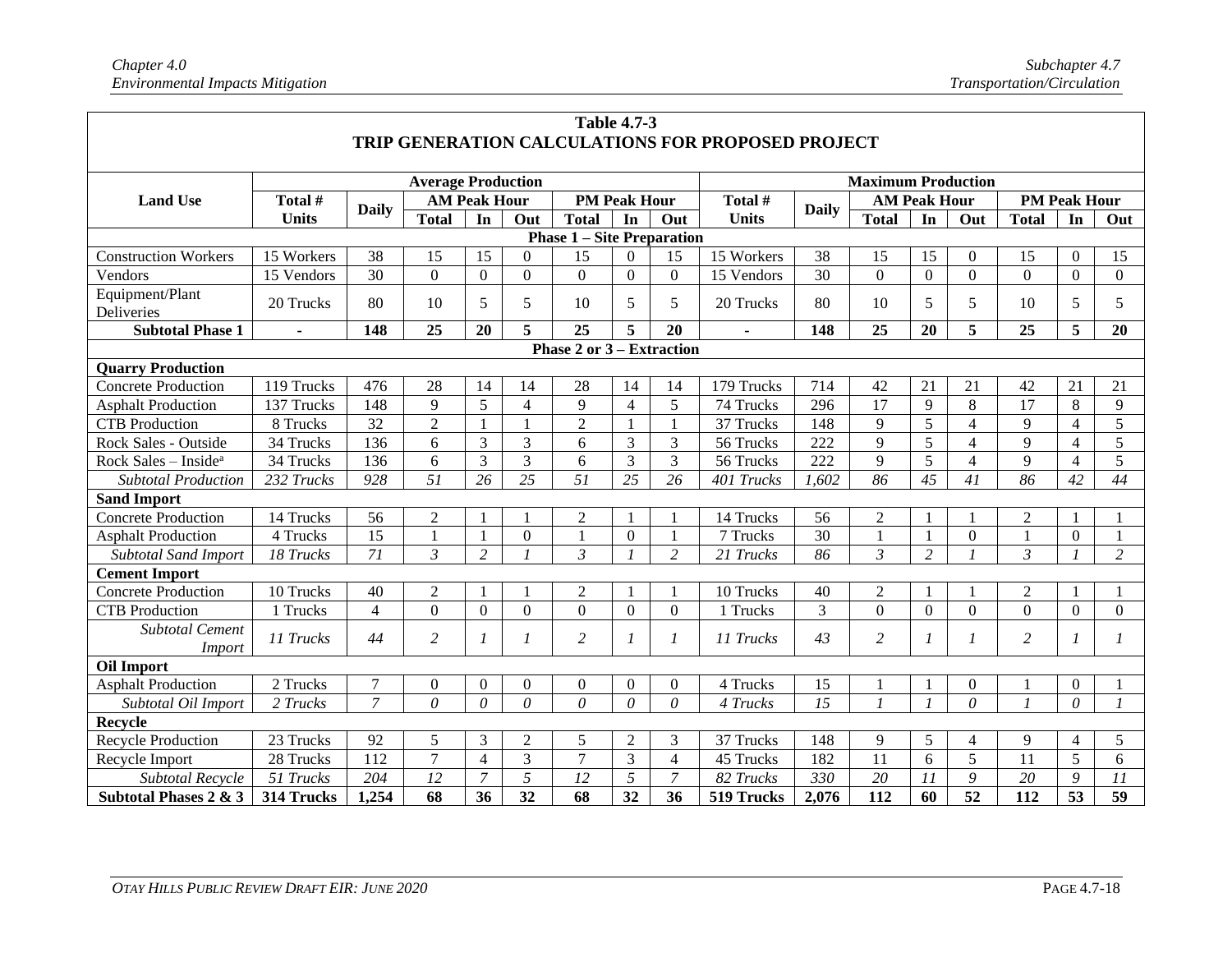| Table 4.7-3 (cont.)<br>TRIP GENERATION CALCULATIONS FOR PROPOSED PROJECT                                                   |                        |              |                           |                     |              |                                      |                     |                |                                                   |              |                           |                     |          |                     |          |                |
|----------------------------------------------------------------------------------------------------------------------------|------------------------|--------------|---------------------------|---------------------|--------------|--------------------------------------|---------------------|----------------|---------------------------------------------------|--------------|---------------------------|---------------------|----------|---------------------|----------|----------------|
|                                                                                                                            |                        |              | <b>Average Production</b> |                     |              |                                      |                     |                |                                                   |              | <b>Maximum Production</b> |                     |          |                     |          |                |
| <b>Land Use</b>                                                                                                            | Total #                | <b>Daily</b> |                           | <b>AM Peak Hour</b> |              |                                      | <b>PM Peak Hour</b> |                | Total #                                           | <b>Daily</b> |                           | <b>AM Peak Hour</b> |          | <b>PM Peak Hour</b> |          |                |
|                                                                                                                            | <b>Units</b>           |              | <b>Total</b>              | In                  | Out          | <b>Total</b>                         | In                  | Out            | <b>Units</b>                                      |              | <b>Total</b>              | In                  | Out      | <b>Total</b>        | In       | Out            |
|                                                                                                                            |                        |              |                           |                     |              | <b>Phase 4 – Land Fill Operation</b> |                     |                |                                                   |              |                           |                     |          |                     |          |                |
| <b>Land Fill</b>                                                                                                           |                        |              |                           |                     |              |                                      |                     |                |                                                   |              |                           |                     |          |                     |          |                |
| <b>Infill Operation</b>                                                                                                    | 78 Trucks              | 312          | 18                        | 9                   | 9            | 18                                   | 9                   | 9              | 130 Trucks                                        | 520          | 31                        | 16                  | 15       | 31                  | 16       | 15             |
| 18<br>$\boldsymbol{9}$<br>$\boldsymbol{9}$<br>18<br>$\boldsymbol{9}$<br>312<br><b>Subtotal Phase 4</b><br><b>78 Trucks</b> |                        |              |                           |                     |              | $\boldsymbol{9}$                     | 130 Trucks          | 520            | 31                                                | 16           | 15                        | 31                  | 16       | 15                  |          |                |
| <b>Employees for Phases 2, 3 or 4</b>                                                                                      |                        |              |                           |                     |              |                                      |                     |                |                                                   |              |                           |                     |          |                     |          |                |
| Processing Plant                                                                                                           | 15<br>Employees        | 38           | $\overline{2}$            | $\overline{2}$      | $\Omega$     | $\overline{2}$                       | $\Omega$            | $\overline{2}$ | 15<br>Employees                                   | 38           | $\overline{2}$            | 2                   | $\Omega$ | $\overline{2}$      | $\Omega$ | $\overline{2}$ |
| <b>Truck Drivers</b>                                                                                                       | 20<br><b>Employees</b> | 40           | 13                        | 12                  |              | 27                                   | 14                  | 13             | 20<br>Employees                                   | 40           | 13                        | 12                  | 1        | 27                  | 14       | 13             |
| <b>Total Employee Trips</b>                                                                                                | 35<br><b>Employees</b> | 78           | 15                        | 14                  | $\mathbf{1}$ | 29                                   | 14                  | 15             | 35<br><b>Employees</b>                            | 78           | 15                        | 14                  | 1        | 29                  | 14       | 15             |
|                                                                                                                            |                        |              |                           |                     |              |                                      |                     |                | <b>Trip Generation Totals with Employee Trips</b> |              |                           |                     |          |                     |          |                |
| <b>Total Trip</b><br><b>Generation for Phase</b>                                                                           |                        | 148          | 25                        | 20                  | 5            | 25                                   | 5                   | 20             | $\sim$                                            | 148          | 25                        | 20                  | 5        | 25                  | 5        | 20             |
| <b>Total Trip</b><br><b>Generation for Phase</b>                                                                           |                        | 1,332        | 83                        | 50                  | 33           | 97                                   | 46                  | 51             |                                                   | 2,154        | 127                       | 74                  | 53       | 141                 | 67       | 74             |
| <b>Total Trip</b><br><b>Generation for Phase</b><br>3                                                                      |                        | 1,332        | 83                        | 50                  | 33           | 97                                   | 46                  | 51             |                                                   | 2,154        | 127                       | 74                  | 53       | 141                 | 67       | 74             |
| <b>Total Trip</b><br>33<br><b>Generation for Phase</b><br>390<br>23<br>23<br>24<br>47<br>10<br>4                           |                        |              |                           |                     |              |                                      |                     |                |                                                   | 598          | 46                        | 30                  | 16       | 60                  | 30       | 30             |

<sup>a</sup> Half of the rock sales are generated internally within the Project site; therefore, these Project trips would not exit the Project site.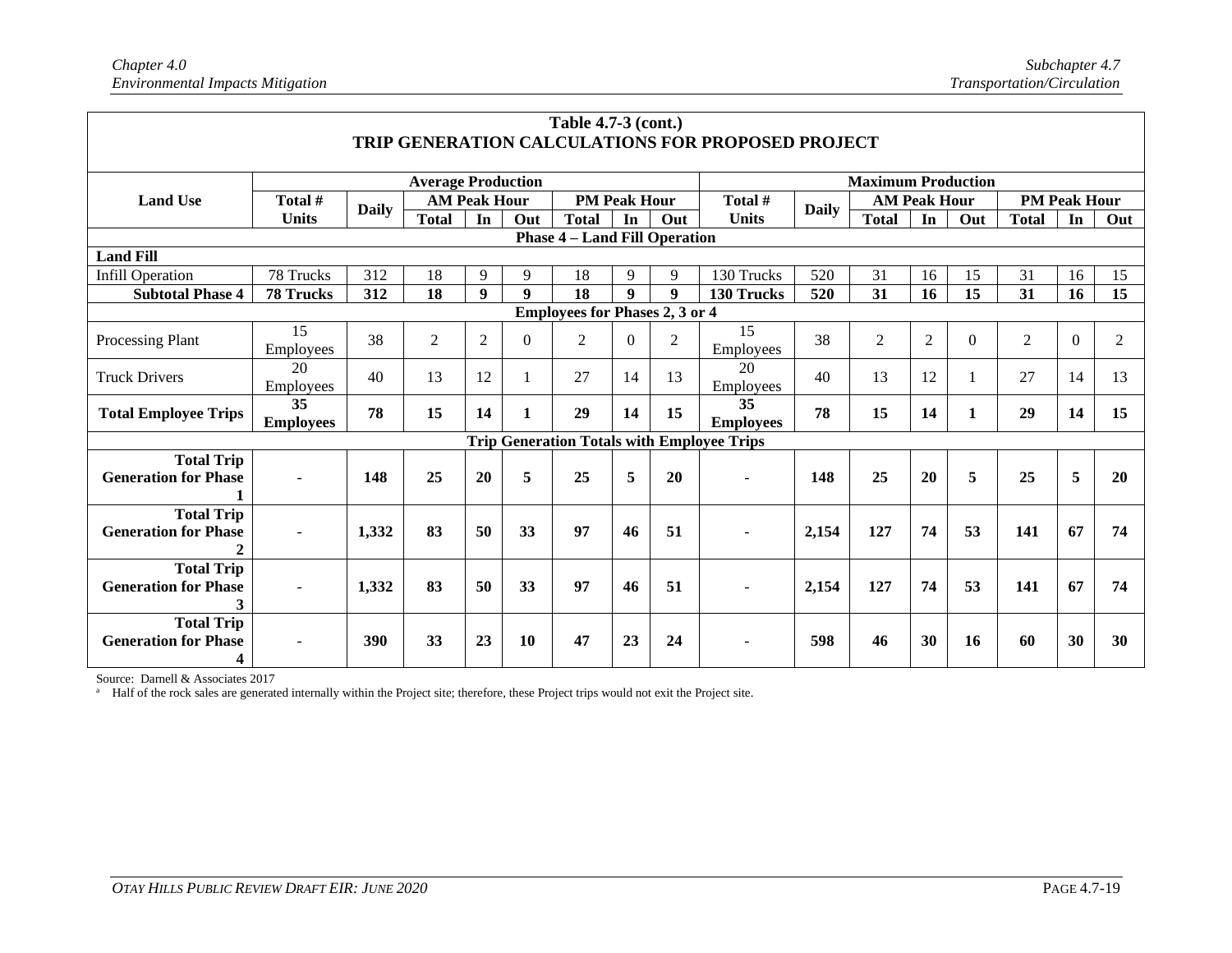# **Table 4.7-4 COMPARISON OF TRIP GENERATION RATES FROM THE PROJECT SITE PER USE SPECIFIED BY EOMSP AND PROPOSED SPA**

| <b>Land Use</b>                 | <b>Trip Rate</b> | <b>No. of Units</b> | Unit  | <b>Daily Trip</b><br><b>Generation</b> |
|---------------------------------|------------------|---------------------|-------|----------------------------------------|
| <b>Existing Use (per EOMSP)</b> |                  |                     |       |                                        |
| Mixed Industrial                | 90 Trips/Acre    | 62                  | Acres | 5,580                                  |
| <b>Rural Residential</b>        | 12 Trips/Acre    | 254                 | Acres | 3,048                                  |
| <b>Conservation/Limited Use</b> | 1 Trip/Acre      | $_{0}$              | Acres |                                        |
| Total                           |                  | 316 <sup>a</sup>    | Acres | 8,628                                  |
| <b>Proposed Use</b>             |                  |                     |       |                                        |
| Mixed Industrial                | 90 Trips/Acre    | 105                 | Acres | 9,450                                  |
| Rural Residential               | 12 Trips/Acre    | $\Omega$            | Acres | $\theta$                               |
| <b>Conservation/Limited Use</b> | 1 Trip/Acre      | 211                 | Acres | 211                                    |
| <b>Total</b>                    |                  | 316 <sup>a</sup>    | Acres | 9,661                                  |
| <b>Net Difference</b>           |                  |                     |       |                                        |
| Mixed Industrial                | 90 Trips/Acre    | 43                  | Acres | 3,870                                  |
| <b>Rural Residential</b>        | 12 Trips/Acre    | (254)               | Acres | (3,048)                                |
| Conservation/Limited Use        | 1 Trip/Acre      | 211                 | Acres | 211                                    |
| <b>Total</b>                    |                  | $\bf{0}$            | Acres | 1,033                                  |

Source: Darnell & Associates 2017

<sup>a</sup>Note that the remaining 94 acres of the Project site are located outside the EOMSP and would be part of the Otay Hills Conservation Area.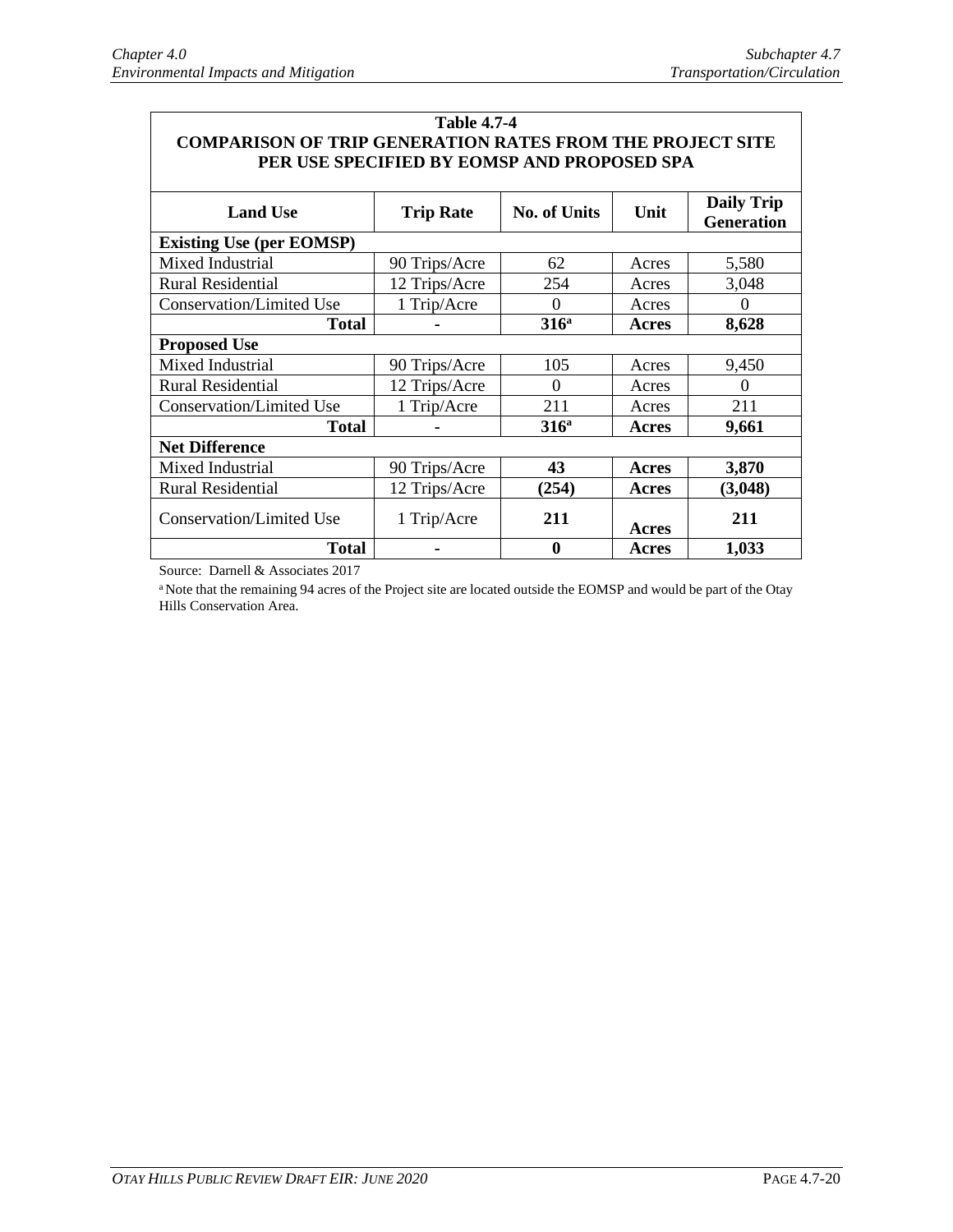| <b>Table 4.7-5</b>                                                                                                                    |                      |              |                  |            |                          |              |          |                                       |       |               |              |                |  |  |
|---------------------------------------------------------------------------------------------------------------------------------------|----------------------|--------------|------------------|------------|--------------------------|--------------|----------|---------------------------------------|-------|---------------|--------------|----------------|--|--|
| <b>OPENING YEAR 2019+ PROJECT (PHASES 1 AND 2) MAXIMUM PRODUCTION SCENARIO</b><br><b>CONDITIONS ROADWAY SEGMENT DAILY LOS SUMMARY</b> |                      |              |                  |            |                          |              |          |                                       |       |               |              |                |  |  |
|                                                                                                                                       |                      |              | Capacity         |            | <b>Opening Year 2019</b> |              |          | Opening Year + Project (Phases 1 & 2) |       |               |              |                |  |  |
| <b>Roadway Segment</b>                                                                                                                | <b>Jurisdiction</b>  | <b>Class</b> | (LOS E)          | <b>ADT</b> | V/C                      | LOS          | Proj. Tr | <b>ADT</b>                            | V/C   | LOS           | $\Delta V/C$ | <b>Sig</b>     |  |  |
| Otay Mesa Road (Old Otay Mesa Road)                                                                                                   |                      |              |                  |            |                          |              |          |                                       |       |               |              |                |  |  |
| SB SR 125 to NB SR<br>125                                                                                                             | County/City/Caltrans | 4M(m)        | $47,000^{\rm a}$ | 12,275     | 0.272                    | A            | 760      | 13,035                                | 0.273 | $\mathbf{A}$  | 0.001        | N <sub>o</sub> |  |  |
| Harvest Road to Sanyo<br>Ave.                                                                                                         | County/City          | 4M           | 37,000           | 11,805     | 0.319                    | A            | 1,056    | 12,861                                | 0.347 | $\mathbf{A}$  | 0.028        | No             |  |  |
| Sanyo Ave. to Enrico<br>Fermi Drive                                                                                                   | County               | 2.2C         | 16,200           | 5,805      | 0.358                    | $\mathsf{C}$ | 1,104    | 6,909                                 | 0.430 | $\mathcal{C}$ | 0.072        | No             |  |  |
| East of Enrico Fermi<br>Drive                                                                                                         | County               | 2.2E         | 19,000           | 9,972      | 0.524                    | D            | 2,095    | 12,067                                | 0.745 | D             | 0.221        | No             |  |  |
| West of Alta Road                                                                                                                     | County               | 2.2C         | 16,200           | 9,972      | 0.615                    | D            | 2,095    | 12,067                                | 0.745 | E             | 0.13         | Yes            |  |  |
| Calzada de la Fuente                                                                                                                  |                      |              |                  |            |                          |              |          |                                       |       |               |              |                |  |  |
| East of Alta Road                                                                                                                     | County               | $2-I/C$      | 16,200           | 1,316      | 0.08                     | A            | 539      | 1,855                                 | 0.111 | A             | 0.035        | N <sub>o</sub> |  |  |
| <b>Enrico Fermi Drive</b>                                                                                                             |                      |              |                  |            |                          |              |          |                                       |       |               |              |                |  |  |
| Otay Mesa Road to SR-<br>905                                                                                                          | County               | 2.2C         | 16,200           | 7,998      | 0.421                    | $\mathsf{C}$ | 990      | 8.988                                 | 0.555 | $\mathsf{C}$  | 0.134        | No             |  |  |
| SR-905 to Airway Road                                                                                                                 | County               | 2.2C         | 19,000           | 5,392      | 0.284                    | B            | 299      | 5,691                                 | 0.310 | B             | 0.026        | N <sub>o</sub> |  |  |
| <b>Alta Road</b>                                                                                                                      |                      |              |                  |            |                          |              |          |                                       |       |               |              |                |  |  |
| Calzada de la Fuente to<br>Lone Star Road (Paseo<br>de la Fuente)                                                                     | County               | 2.2C         | 19,000           | 7,975      | 0.42                     | $\mathbf C$  | 2,302    | 810,277                               | 0.541 | $\mathcal{C}$ | 0.121        | No             |  |  |
| Lone Star Road (Paseo<br>de la Fuente) to Otay<br>Mesa Road                                                                           | County               | 2.2E         | 16,200           | 8,704      | 0.537                    | D            | 2,258    | 10,962                                | 0.679 | D             | 0.142        | No             |  |  |

City = Capacity of City segments is based on the upper limits of LOS E per the City of San Diego;

County = Capacity of County segments is based on the upper limits of LOS E per the County of San Diego;

Bold = Jurisdiction which capacity is based on; ADT= Average Daily Traffic; LOS= Level of Service; Class = Roadway Classification; v/c = Volume-to LOS E Capacity Ratio

6P = 6-Lane Prime Arterial; 4M(m) = Modified 4-Lane Major Road; 4M = 4-Lane Major Arterial; TC = Town Collector; LC = Light Collector; 2-I/C = 2-Lane Industrial/Commercial Collector;

<sup>a</sup> Additional lanes may be provided to accommodate turning movements and freeway access; hence the roadway capacity 45,000 for City or 47,000 for County at LOS E (half-way between a 4-lane Major & 6-Lane Prime Arterial)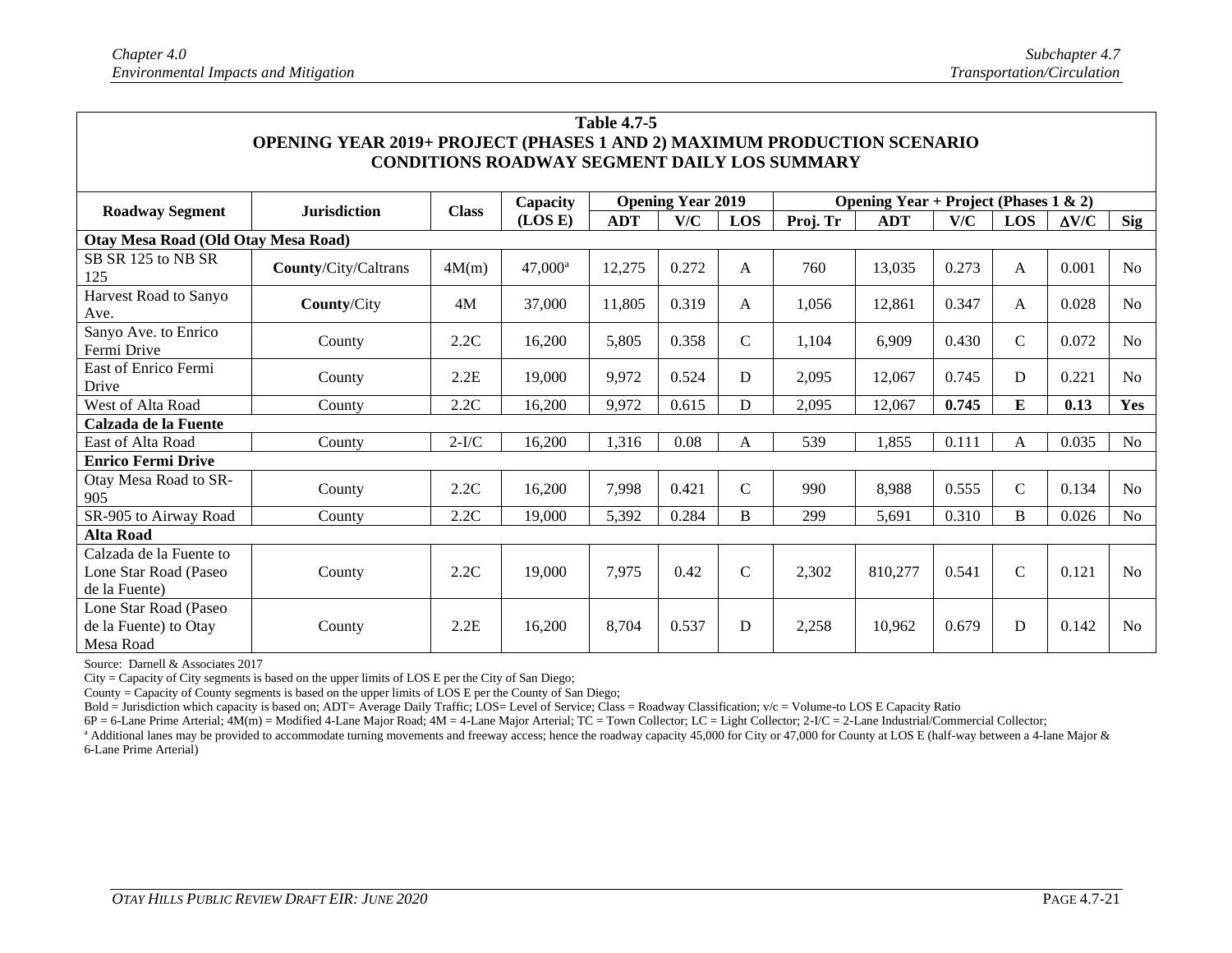|                    | <b>Table 4.7-6</b><br><b>OPENING YEAR 2019 + PROJECT - SR 905 MAINLINE OPERATION SUMMARY</b> |                           |          |       |                     |                          |           |                |           |                                              |           |                                 |                                    |      |           |     |              |                                     |                 |
|--------------------|----------------------------------------------------------------------------------------------|---------------------------|----------|-------|---------------------|--------------------------|-----------|----------------|-----------|----------------------------------------------|-----------|---------------------------------|------------------------------------|------|-----------|-----|--------------|-------------------------------------|-----------------|
|                    |                                                                                              |                           |          |       |                     | <b>Opening Year 2019</b> |           |                |           |                                              |           |                                 | <b>Opening Year 2019 + Project</b> |      |           |     |              |                                     |                 |
|                    | <b>Direction</b>                                                                             | <b>Number</b><br>of Lanes | Capacity |       | Peak Hour<br>Volume |                          | V/C       | <b>LOS</b>     |           | <b>Project</b><br><b>Peak Hour</b><br>Volume |           | $2019 +$<br><b>Project Peak</b> | <b>Hour Volume</b>                 | V/C  |           | LOS |              | <b>Significant</b><br><b>Impact</b> |                 |
|                    |                                                                                              |                           |          | AM    | <b>PM</b><br>AM     |                          | <b>PM</b> | AM             | <b>PM</b> | AM                                           | <b>PM</b> | AM                              | <b>PM</b>                          | AM   | <b>PM</b> | AM  | PM           | AM                                  | PM              |
| SR 905 west of     | <b>WB</b>                                                                                    | 3M                        | 6,000    | 1,420 | 2,063               | 0.24                     | 0.34      | $\mathbf{A}$   | B         | ר ו                                          | 28        | 1,427                           | 2,091                              | 0.24 | 0.35      | A   | <sub>B</sub> | N <sub>O</sub>                      | N <sub>O</sub>  |
| Siempre Viva Road  | EB                                                                                           | $3M+1A$                   | 7.200    | 1,051 | 805                 | 0.15                     | 0.25      | $\mathsf{A}$   |           | 86                                           | 66        | 1,137                           | 871                                | 0.16 | 0.12      | A   | $\mathsf{A}$ | NO                                  | NO <sub>1</sub> |
| SR 905 west of     | <b>WB</b>                                                                                    | 2M                        | 4.000    | 220   | 516                 | 0.04                     | 0.13      | $\overline{A}$ |           |                                              | 28        | 237                             | 544                                | 0.06 | 0.14      | A   |              | N <sub>O</sub>                      | N <sub>O</sub>  |
| Enrico Fermi Drive | EB                                                                                           | 2M                        | 4,000    | 448   | 156                 | 0.11                     | 0.04      |                |           | 86                                           | 66        | 543                             | 222                                | 0.14 | 0.06      |     |              | NO                                  | NO <sub>1</sub> |

Key: EB = Eastbound Approach; WB = Westbound Approach; M = Mainline; A = Auxiliary Lane; Capacity of M = 2,000 vehicles per hour; Capacity of A = 1,200 vehicles per hour; V/C = Volume to Capacity ration;  $\angle$  LOS = Level of Service.

 $\overline{LOS}$   $\overline{V/C}$ 

 $A=\overline{<0.41}$ 

B=  $>0.41$  and <0.62

 $C=$  >0.62 and <0.80

D=  $>0.80$  and  $< 0.92$ 

 $E=-50.92$  and  $<1.0$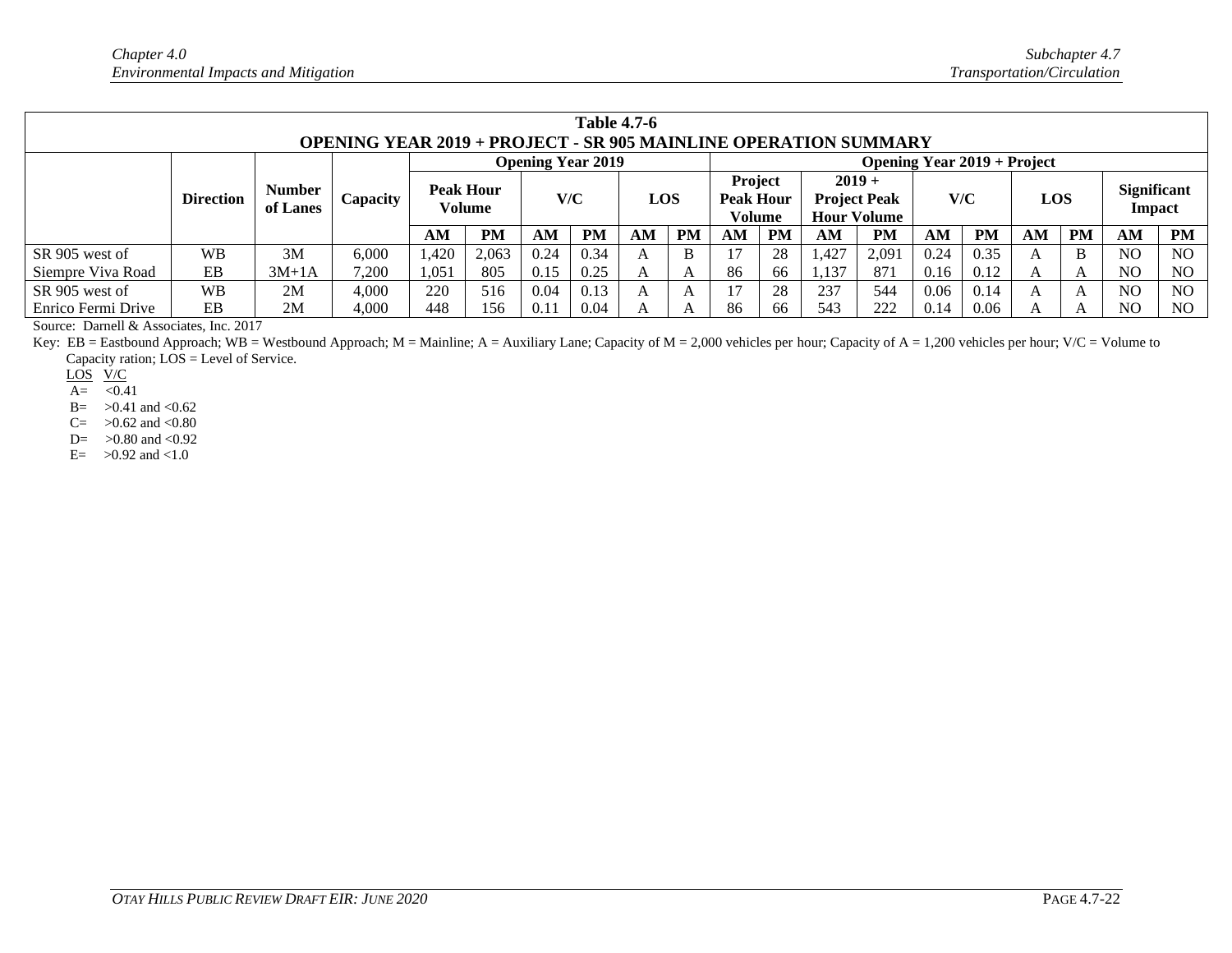| <b>Table 4.7-7</b><br><b>OPENING YEAR 2019 + PROJECT (PHASES 1 AND 2) INTERSECTION LOS SUMMARY – MAXIMUM PRODUCTION SCENARIO</b> |                            |                |                 |                |              |                                            |              |              |              |                       |                                                               |                |              |              |                       |                   |                |
|----------------------------------------------------------------------------------------------------------------------------------|----------------------------|----------------|-----------------|----------------|--------------|--------------------------------------------|--------------|--------------|--------------|-----------------------|---------------------------------------------------------------|----------------|--------------|--------------|-----------------------|-------------------|----------------|
|                                                                                                                                  |                            |                |                 |                |              |                                            |              |              |              |                       |                                                               |                |              |              |                       |                   |                |
|                                                                                                                                  |                            | <b>Traffic</b> | <b>Critical</b> | <b>AM Peak</b> |              | <b>Opening Year 2019</b><br><b>PM Peak</b> |              |              |              | <b>AM Peak</b>        | Opening Year 2019 + Project (Phases 1 & 2) Maximum Production |                |              |              | <b>PM Peak</b>        |                   |                |
| Intersection                                                                                                                     | <b>Jurisdiction</b>        | Control        | Move            | <b>Delay</b>   | LOS          | <b>Delay</b>                               | LOS          | <b>Delay</b> | LOS          | Proj.<br><b>Trips</b> | Δ<br><b>Delay</b>                                             | Sig.           | <b>Delay</b> | <b>LOS</b>   | Proj.<br><b>Trips</b> | Δ<br><b>Delay</b> | Sig.           |
| Otay Mesa Road (E-W) at<br>SR 125 SB (N-S)                                                                                       | County/City/<br><b>SBX</b> | Sig            | Int             | 13.8           | B            | 17.3                                       | $\mathbf{B}$ | 14.0         | $\mathbf{B}$ | 61                    | 0.2                                                           | N <sub>o</sub> | 17.5         | A            | 64                    | 0.2               | No             |
| Otay Mesa Road (E-W) at<br>SR 125 NB (N-S)                                                                                       | County/City/<br><b>SBX</b> | Sig            | Int             | 4.1            | $\mathbf{A}$ | 7.3                                        | A            | 3.9          | $\mathbf{A}$ | 68                    | 0.2                                                           | No             | 6.8          | A            | 74                    | $-0.5$            | No             |
| Otay Mesa Road (E-W) at<br>Sanyo Ave. (N-S)                                                                                      | County/City                | Sig            | Int             | 7.9            | $\mathbf{A}$ | 10.4                                       | B            | 8.0          | A            | 23                    | 0.1                                                           | N <sub>o</sub> | 11.3         | B            | 37                    | 0.9               | No             |
| Otay Mesa Road (E-W) at<br>Enrico Fermi Drive (N-S)                                                                              | County                     | Sig            | Int.            | 15.8           | $\mathbf{A}$ | 16.0                                       | B            | 17.4         | A            | 138                   | 1.6                                                           | No             | 20.4         | $\mathbf C$  | 161                   | 3.4               | N <sub>o</sub> |
|                                                                                                                                  |                            |                | EB              | 61.5           | $\mathbf{F}$ | 9.4                                        | A            | 118.5        | $\mathbf{F}$ | 86                    | 0.57                                                          |                | 10.9         | B            | 66                    | 1.5               |                |
| Otay Mesa Road (E-W) at                                                                                                          |                            |                |                 |                |              |                                            |              |              |              |                       |                                                               |                |              |              |                       |                   |                |
| Alta Road (N-S)                                                                                                                  | County                     | AWSC           |                 |                |              |                                            |              |              |              |                       |                                                               | Yes            |              |              |                       |                   | N <sub>o</sub> |
|                                                                                                                                  |                            |                | Int             | 54.1           | $\mathbf{F}$ | 11.9                                       | B            | 98.8         | $\mathbf{F}$ | 144                   | 44.7                                                          |                | 16.6         | $\mathsf{C}$ | 157                   | 0.33              |                |
| Enrico Fermi Drive (N-S) at<br>SR-905 WB On Ramp                                                                                 | <b>County/Caltrans</b>     | OWSC           | Int             | 3.2            | A            | 6.7                                        | A            | 3.2          | A            | 65                    | 0.4                                                           | N <sub>o</sub> | 6.7          | A            | 71                    | $0.0\,$           | No             |
| Enrico Fermi Drive (N-S) at<br>SR-905 EB Off Ramp                                                                                | <b>County/Caltrans</b>     | OWSC           | Int             | 14.4           | $\mathbf B$  | 11.4                                       | $\, {\bf B}$ | 16.1         | $\mathsf{C}$ | 48                    | 1.7                                                           | No             | 14.0         | $\, {\bf B}$ | 46                    | 3.6               | N <sub>o</sub> |
| Enrico Fermi Drive (N-S) at<br>Airway Road (E-W)                                                                                 | <b>County/City</b>         | Sig            | Int             | 26.4           | $\mathbf C$  | 23.2                                       | $\mathbf C$  | 26.8         | $\mathbf C$  | 20                    | 0.4                                                           | N <sub>o</sub> | 23.4         | $\mathbf C$  | 22                    | 0.2               | N <sub>o</sub> |
| Alta Road (N-S) at<br>Calzada de la Fuente (E-W)                                                                                 | County                     | OWSC           | <b>WB</b>       | 16.1           | $\mathsf C$  | 14.4                                       | $\mathbf{B}$ | 18.8         | $\mathsf{C}$ | 152                   | 2.7                                                           | N <sub>o</sub> | 17.8         | $\mathbf C$  | 166                   | 3.4               | No             |
| Alta Road (N-S) at Lone<br>Star Road/Paseo de la<br>Fuente (E-W)                                                                 | County                     | Sig            | Int             | 3.1            | A            | 2.3                                        | A            | 3.8          | A            | 150                   | 0.7                                                           | N <sub>o</sub> | 2.4          | A            | 166                   | 0.1               | No             |

LOS=Level of Service; Delay is measured in seconds/vehicle; Sig=signalized; AWSC=All Way Stop Controlled; OWSC=One Way Stop Controlled;

Int = Intersection; EB = Eastbound Approach; WB = Westbound Approach; NB = Northbound Approach; SB = Southbound Approach; E-W = East-West Roadway; N-S = North-South Roadway;

**Bold** = Jurisdiction which significance criteria is based on;  $\Delta$  Delay = Increase (decrease) in delay; Occasionally adding traffic to a critical movement optimizes the intersection resulting in a decrease in delay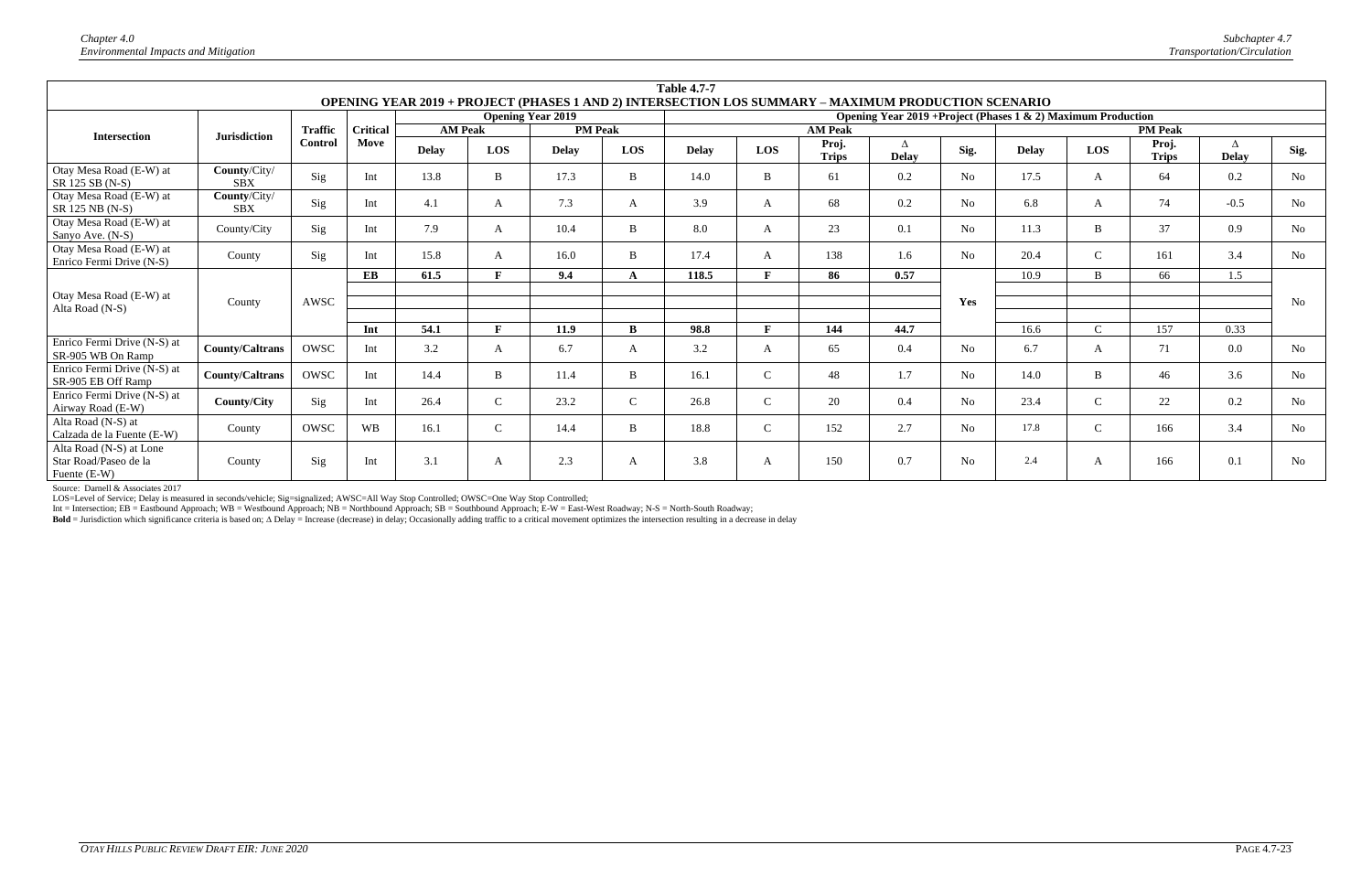THIS PAGE INTENTIONALLY LEFT BLANK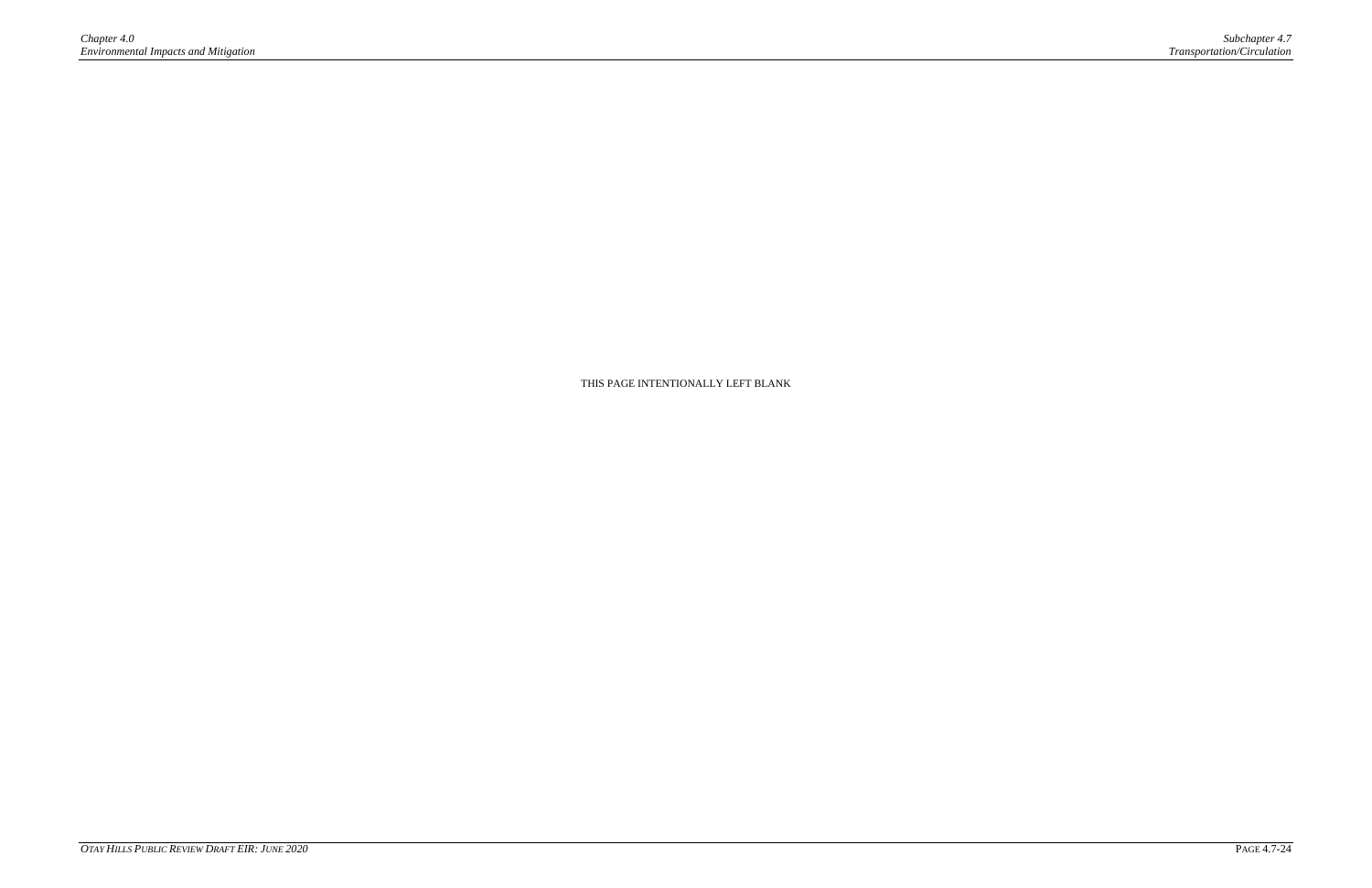| <b>Table 4.7-8</b>                                       |                     |              |                     |            |                   |             |          |                                |      |              |              |                |  |
|----------------------------------------------------------|---------------------|--------------|---------------------|------------|-------------------|-------------|----------|--------------------------------|------|--------------|--------------|----------------|--|
| YEAR 2050 SEGMENT DAILY LOS SUMMARY                      |                     |              |                     |            |                   |             |          |                                |      |              |              |                |  |
|                                                          |                     |              | Capacity            |            | <b>2050 EOMSP</b> |             |          | 2050 + Proposed Otay Hills SPA |      |              |              |                |  |
| <b>Roadway Segment</b>                                   | <b>Jurisdiction</b> | <b>Class</b> | (LOS E)             | <b>ADT</b> | V/C               | LOS         | Proj. Tr | <b>ADT</b>                     | V/C  | LOS          | $\Delta V/C$ | <b>Sig</b>     |  |
| <b>Otay Mesa Road</b>                                    |                     |              |                     |            |                   |             |          |                                |      |              |              |                |  |
| SR 125 to Harvest Road                                   | County              | 6P           | 57,000              | 46,100     | 0.81              | D           | 261      | 46,361                         | 0.82 | D            | 0.01         | N <sub>0</sub> |  |
| Harvest Road to Sanyo Ave.                               | County              | 6P           | 57,000              | 46,100     | 0.81              | D           | 261      | 46,361                         | 0.82 | D            | 0.01         | N <sub>o</sub> |  |
| Sanyo Ave. to Vann Centre                                | County              | 6P           | 57,000              | 46,100     | 0.81              | D           | 261      | 46,361                         | 0.82 | D            | 0.01         | No             |  |
| Vann Centre to Michael<br>Faraday                        | County              | 6P           | 57,000              | 34,100     | 0.60              | B           | 261      | 34,361                         | 0.61 | B            | 0.01         | N <sub>o</sub> |  |
| Michael Faraday to Enrico<br>Fermi Drive                 | County              | 6P           | 57,000              | 27,500     | 0.48              | B           | 261      | 27,761                         | 0.49 | B            | 0.02         | No             |  |
| East of Enrico Fermi Drive                               | County              | 4M           | 37,000              | 15,500     | 0.42              | B           | 434      | 15,934                         | 0.43 | B            | 0.04         | N <sub>o</sub> |  |
| West of Alta Road                                        | County              | 4M           | 37,000              | 15,500     | 0.42              | B           | 434      | 15,934                         | 0.43 | B            | 0.04         | N <sub>o</sub> |  |
| Calzada de la Fuente                                     |                     |              |                     |            |                   |             |          |                                |      |              |              |                |  |
| East of Alta Road                                        | County              | $2-I/C$      | 16,200              | 2,000      | 0.13              | B           | 1,070    | 3,070                          | 0.19 | $\mathsf{C}$ | 0.06         | N <sub>o</sub> |  |
| Lone Star Road (Paseo de la Fuente)                      |                     |              |                     |            |                   |             |          |                                |      |              |              |                |  |
| Alta Road to Enrico Fermi<br>Drive                       | County              | 4M           | 37,000              | 23,400     | 0.63              | B           | 834      | 24,234                         | 0.66 | B            | 0.03         | No             |  |
| West of Enrico Fermi Drive                               | County              | 4M           | 37,000              | 23,600     | 0.64              | B           | 435      | 34,035                         | 0.65 | B            | 0.01         | N <sub>o</sub> |  |
| West of Sunroad Boulevard                                | County              | 4M           | 37,000              | 23,600     | 0.64              | D           | 348      | 23,948                         | 0.65 | D            | 0.01         | No             |  |
| <b>Enrico Fermi Drive</b>                                |                     |              |                     |            |                   |             |          |                                |      |              |              |                |  |
| Lone Star Road (Paseo de la<br>Fuente) to Otay Mesa Road | County              | 4M           | 37,000              | 26,300     | 0.71              | $\mathbf C$ | 357      | 26,657                         | 0.72 | $\mathsf{C}$ | 0.031        | <b>No</b>      |  |
| Otay Mesa Road to SR-905                                 | County              | 4M(m)        | 47,000 <sup>a</sup> | 22,200     | 0.47              | B           | 608      | 22,808                         | 0.49 | B            | 0.02         | N <sub>o</sub> |  |
| SR-905 to Airway Road                                    | County              | 4M           | 37,000              | 15,700     | 0.42              | B           | 87       | 15,787                         | 0.43 | B            | 0.01         | No             |  |
| Airway Road to<br>Siempre Viva Road                      | City                | 4M           | 40,000              | 7,000      | 0.18              | A           | 53       | 7,053                          | 0.18 | A            | 0.0          | N <sub>0</sub> |  |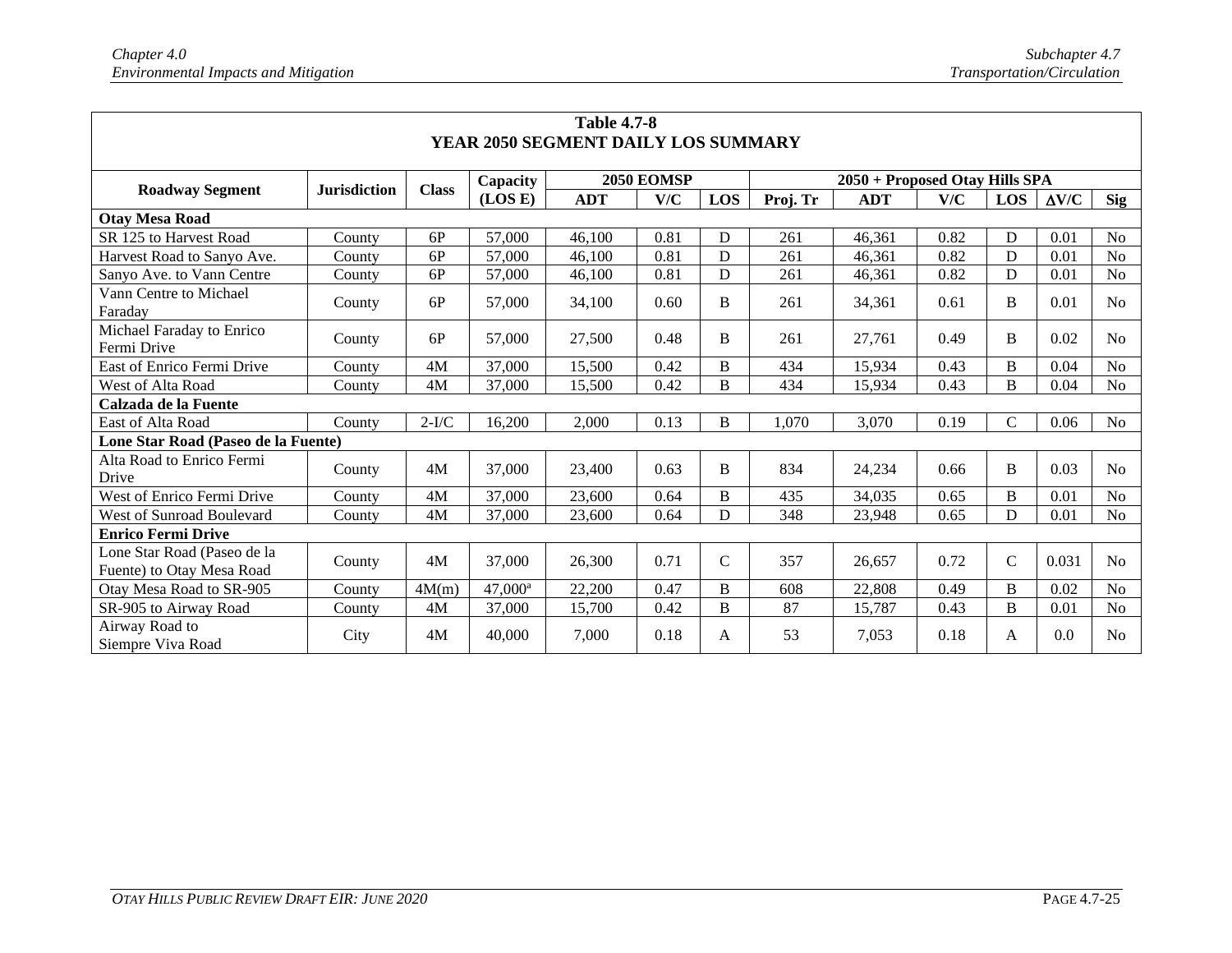|                                | <b>Table 4.7-8 (cont.)</b><br>YEAR 2050 SEGMENT DAILY LOS SUMMARY |              |                 |            |                   |            |          |                                |      |     |              |                |  |  |  |
|--------------------------------|-------------------------------------------------------------------|--------------|-----------------|------------|-------------------|------------|----------|--------------------------------|------|-----|--------------|----------------|--|--|--|
|                                | <b>Jurisdiction</b>                                               |              | <b>Capacity</b> |            | <b>2050 EOMSP</b> |            |          | 2050 + Proposed Otay Hills SPA |      |     |              |                |  |  |  |
| <b>Roadway Segment</b>         |                                                                   | <b>Class</b> | (LOS E)         | <b>ADT</b> | V/C               | <b>LOS</b> | Proj. Tr | <b>ADT</b>                     | V/C  | LOS | $\Delta V/C$ | <b>Sig</b>     |  |  |  |
| Alta Road                      |                                                                   |              |                 |            |                   |            |          |                                |      |     |              |                |  |  |  |
| Calzada de la Fuente to Lone   | County                                                            | AC           | 34,200          | 21,100     | 0.62              | B          | 1,034    | 22,134                         | 0.65 | C   | 0.03         | N <sub>o</sub> |  |  |  |
| Star Road (Paseo de la Fuente) |                                                                   |              |                 |            |                   |            |          |                                |      |     |              |                |  |  |  |
| Lone Star Road (Paseo de la    | County                                                            | 4M           | 37,000          | 12.400     | 0.34              |            | 535      | 12.935                         | 0.35 |     | 0.04         | N <sub>0</sub> |  |  |  |
| Fuente) to Otay Mesa Road      |                                                                   |              |                 |            |                   | A          |          |                                |      | A   |              |                |  |  |  |
| South of Otay Mesa Road        | County                                                            | 4M           | 37,000          | 19,500     | 0.53              | A          | 89       | 19,589                         | 0.53 | B   | 0.0          | No             |  |  |  |

<sup>a</sup> Additional lanes may be provided to accommodate turning movements and freeway access; hence the roadway capacity was assumed to be 47,000 ADT at LOS E (half way between a 4M & 6P).

<sup>b</sup> Capacity is 2,300 vehicles per hour per lane, LOS is based on Caltrans District 11 & HCM procedures.

ADT= Average Daily Traffic; LOS= Level of Service; V/C = Volume-to LOS E Capacity Ratio; 8-Fwy = 8-Lane Freeway; 4-Toll = 4-Lane Toll Facility; 6P = 6-Lane Prime Arterial;

4M(m)= 4-Lane Modified Major Arterial; 4M = 4-Lane Major Arterial; 4C = 4-Lane Collector; 2-I/C = 2-Lane Industrial/Commercial Collector

City = Capacity of City segments is based on the upper limits of LOS E per the City of San Diego

County = Capacity of County segments is based on the upper limits of LOS E per the County of San Diego

**Bold** = Jurisdiction which capacity is based on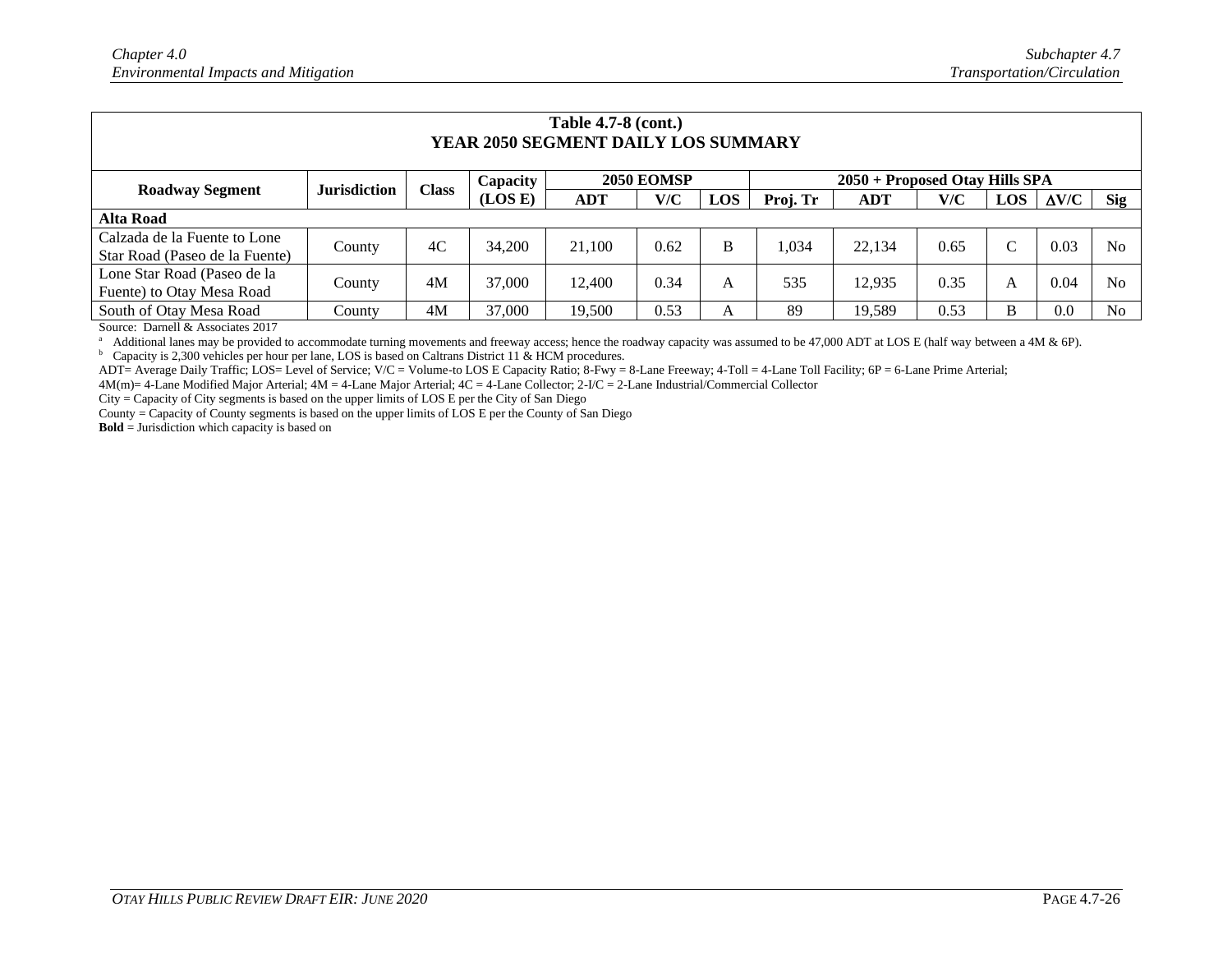|                                                 |                                                    |                               |                     |              |                     |                              | <b>Table 4.7-9</b> | <b>CALCULATIONS SUMMARY</b>                        | PROJECT ALTERNATIVES TRIP GENERATION RATES AND |                            |                               |                           |                     |                  |          |              |  |  |
|-------------------------------------------------|----------------------------------------------------|-------------------------------|---------------------|--------------|---------------------|------------------------------|--------------------|----------------------------------------------------|------------------------------------------------|----------------------------|-------------------------------|---------------------------|---------------------|------------------|----------|--------------|--|--|
|                                                 |                                                    |                               |                     |              |                     | <b>Trip Generation Rates</b> |                    |                                                    |                                                |                            |                               |                           |                     |                  |          |              |  |  |
| Land Use/                                       | <b>Daily Trip</b>                                  | <b>AM Peak Hour Trip Rate</b> |                     |              |                     |                              |                    |                                                    |                                                |                            | <b>PM Peak Hour Trip Rate</b> |                           |                     |                  |          |              |  |  |
| <b>Activity</b>                                 | Rate                                               | <b>Total % of Daily</b>       |                     |              | % In                |                              |                    | % Out                                              |                                                | Total % of<br><b>Daily</b> |                               | % In                      |                     |                  |          | $%$ Out      |  |  |
| Mixed Industrial                                | 90 Trips/acre                                      | 11%                           |                     |              | 90%                 |                              |                    | 10%                                                |                                                | 12%                        |                               | 20%                       |                     | 80%              |          |              |  |  |
| <b>Rural Residential</b>                        | 12 Trips/<br>accre(a)                              | 8%                            |                     |              | 30%                 |                              |                    | 70%                                                |                                                | 10%                        |                               | 70%                       |                     |                  |          | 30%          |  |  |
|                                                 |                                                    |                               |                     |              |                     |                              |                    | <b>Trip Generation Calculations</b>                |                                                |                            |                               |                           |                     |                  |          |              |  |  |
|                                                 |                                                    | <b>Average Production</b>     |                     |              |                     |                              |                    |                                                    |                                                |                            |                               | <b>Maximum Production</b> |                     |                  |          |              |  |  |
| <b>Land Use</b>                                 | Total #                                            | <b>Daily</b>                  | <b>AM Peak Hour</b> |              | <b>PM Peak Hour</b> |                              |                    | Total #                                            | <b>Daily</b>                                   |                            | <b>AM Peak Hour</b>           |                           | <b>PM Peak Hour</b> |                  |          |              |  |  |
|                                                 | <b>Units</b>                                       |                               | <b>Total</b>        | In           | Out                 | <b>Total</b>                 | In                 | Out                                                | <b>Units</b>                                   |                            | <b>Total</b>                  | In                        | Out                 | <b>Total</b>     | In       | Out          |  |  |
|                                                 |                                                    |                               |                     |              |                     | <b>Proposed Project (1)</b>  |                    |                                                    |                                                |                            |                               |                           |                     |                  |          |              |  |  |
| Proposed Project<br>(Phases $3 & 4$ )           | (b)                                                | 1.644                         | 101                 | 59           | 42                  | 115                          | 55                 | 60                                                 | (b)                                            | 2,674                      | 158                           | 90                        | 68                  | 172              | 83       | 89           |  |  |
|                                                 | <b>Extraction to Natural Grade Alternative (2)</b> |                               |                     |              |                     |                              |                    |                                                    |                                                |                            |                               |                           |                     |                  |          |              |  |  |
| <b>Extraction to Natural</b><br>Grade (Phase 2) | (c)                                                | 1,332                         | 83                  | 50           | 33                  | 97                           | 46                 | 51                                                 | (c)                                            | 2,154                      | 127                           | 74                        | 53                  | 141              | 67       | 74           |  |  |
| Difference btwn<br>Alt 2 & Proposed Proj        |                                                    | (312)                         | (18)                | (9)          | (9)                 | (18)                         | (9)                | (9)                                                |                                                | (520)                      | (31)                          | (16)                      | (15)                | (31)             | (16)     | (15)         |  |  |
|                                                 |                                                    |                               |                     |              |                     |                              |                    | <b>Extraction to Varying Depth Alternative (3)</b> |                                                |                            |                               |                           |                     |                  |          |              |  |  |
| <b>Extraction to Varying</b><br>Depth           | (d)                                                | 1,644                         | 101                 | 59           | 42                  | 115                          | 55                 | 60                                                 | (d)                                            | 2,674                      | 158                           | 90                        | 68                  | 172              | 83       | 89           |  |  |
| Difference btwn<br>Alt 3 & Proposed Proj        |                                                    | $\boldsymbol{0}$              | $\mathbf{0}$        | $\mathbf{0}$ | 0                   | $\mathbf{0}$                 | 0                  | $\bf{0}$                                           |                                                | $\mathbf{0}$               | 0                             | $\mathbf{0}$              | $\mathbf{0}$        | $\bf{0}$         | $\bf{0}$ | $\mathbf{0}$ |  |  |
|                                                 |                                                    |                               |                     |              |                     |                              |                    | No Project/Existing Plan Alternative (4)           |                                                |                            |                               |                           |                     |                  |          |              |  |  |
| Mixed Industrial                                | 62 acres                                           | 5,580                         | 614                 | 552          | 61                  | 670                          | 134                | 536                                                | 62 acres                                       | 5,580                      | 614                           | 552                       | 61                  | 670              | 134      | 536          |  |  |
| <b>Rural Residential</b>                        | 254 acres                                          | 3,048                         | 244                 | 73           | 171                 | 305                          | $\overline{213}$   | 91                                                 | 254 acres                                      | 3,048                      | 244                           | 73                        | $\overline{171}$    | $\overline{305}$ | 213      | 91           |  |  |
| <b>Total Alternative 4</b>                      | 316 acres                                          | 8,628                         | 858                 | 626          | 232                 | 974                          | 347                | 627                                                | 316 acres                                      | 8,628                      | 858                           | 626                       | 232                 | 974              | 347      | 627          |  |  |
| Difference btwn Alt 4<br>& Proposed Project     |                                                    | 6,984                         | 757                 | 567          | 190                 | 859                          | 292                | 567                                                |                                                | 5,954                      | 700                           | 536                       | 164                 | 802              | 264      | 538          |  |  |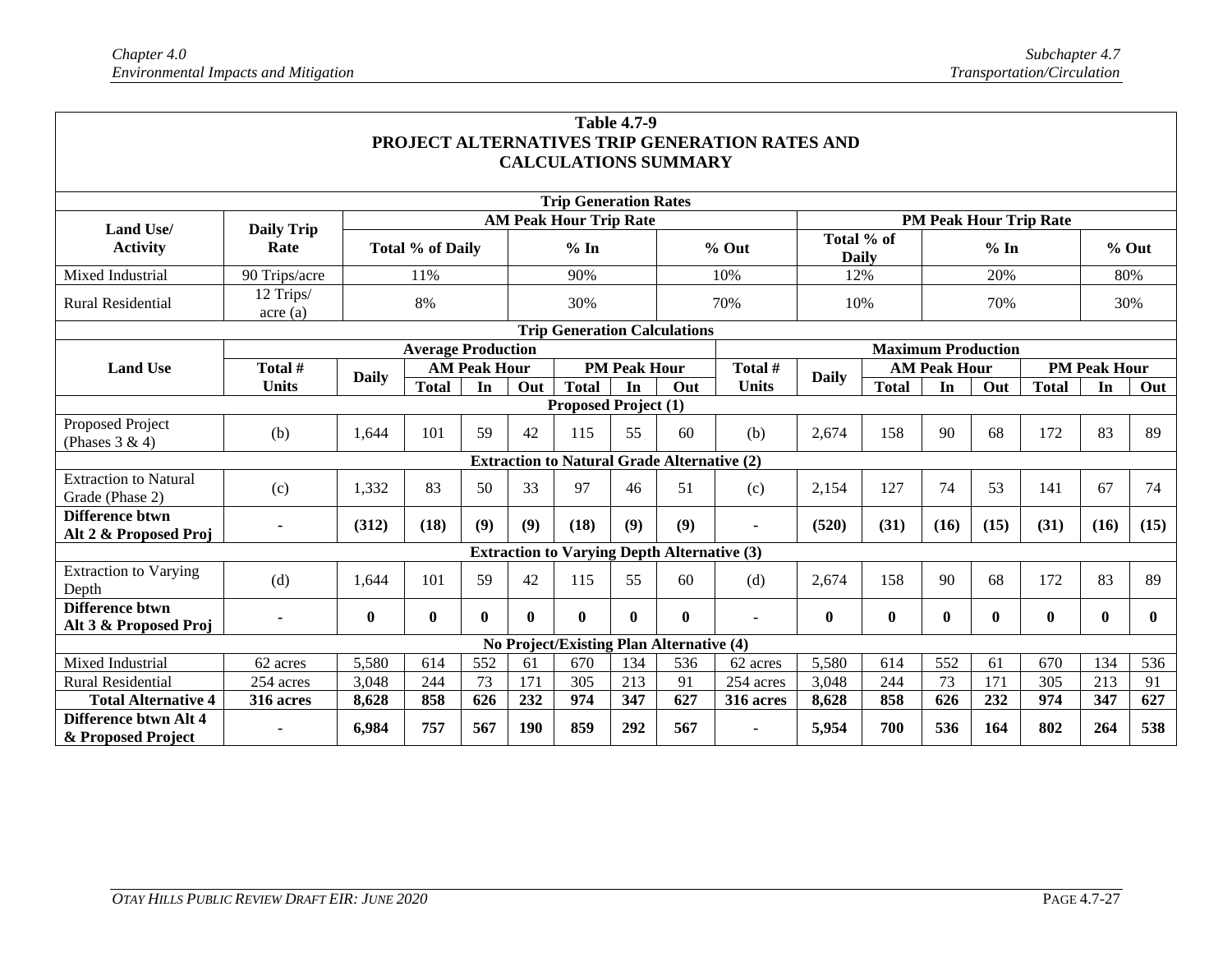### **Table 4.7-9 (cont.) PROJECT ALTERNATIVES TRIP GENERATION RATES AND CALCULATIONS SUMMARY**

| No Project/No Development Alternative (5)   |                           |         |       |                     |      |              |                     |      |       |                           |                     |      |      |              |                     |      |  |
|---------------------------------------------|---------------------------|---------|-------|---------------------|------|--------------|---------------------|------|-------|---------------------------|---------------------|------|------|--------------|---------------------|------|--|
| <b>Land Use</b>                             | <b>Average Production</b> |         |       |                     |      |              |                     |      |       | <b>Maximum Production</b> |                     |      |      |              |                     |      |  |
|                                             | Total #                   |         |       | <b>AM Peak Hour</b> |      |              | <b>PM Peak Hour</b> |      |       |                           | <b>AM Peak Hour</b> |      |      |              | <b>PM Peak Hour</b> |      |  |
|                                             | <b>Units</b>              | Daily   | Total | In                  | Out  | <b>Total</b> | In                  | Out  | Units | <b>Daily</b>              | <b>Total</b>        | In   | Out  | <b>Total</b> | In                  | Out  |  |
| No Development                              |                           |         |       |                     |      |              |                     |      |       |                           |                     |      |      |              |                     |      |  |
| Difference btwn Alt 5<br>& Proposed Project |                           | (1,644) | (101) | (59)                | (42) | (115)        | (55)                | (60) |       | (2.674)                   | (158)               | (90) | (68) | (172)        | (83)                | (89) |  |

Source: Darnell & Associates 2017

Notes:

(a) Assumes one (1) dwelling unit per acre

(b) See Table 4 in Section III for details on the trip generation break down

(c) Alternative 3 would only extend out to Phase 2 of the proposed project. Thus, the Phase 2 trip generation from the proposed project would represent the maximum trip generation potential for Alternative 3. See Table 4 in Section III for details on the trip generation break down.

(d) Project Alternative 4 would have the same daily average and maximum production levels as the proposed project, only the overall duration of project will vary depending on final extraction depth. Therefore, the daily and peak hour trip generation for Alternative 4 is the exact same as the proposed project. See Table 4 in Section III for details on the trip generation break down.